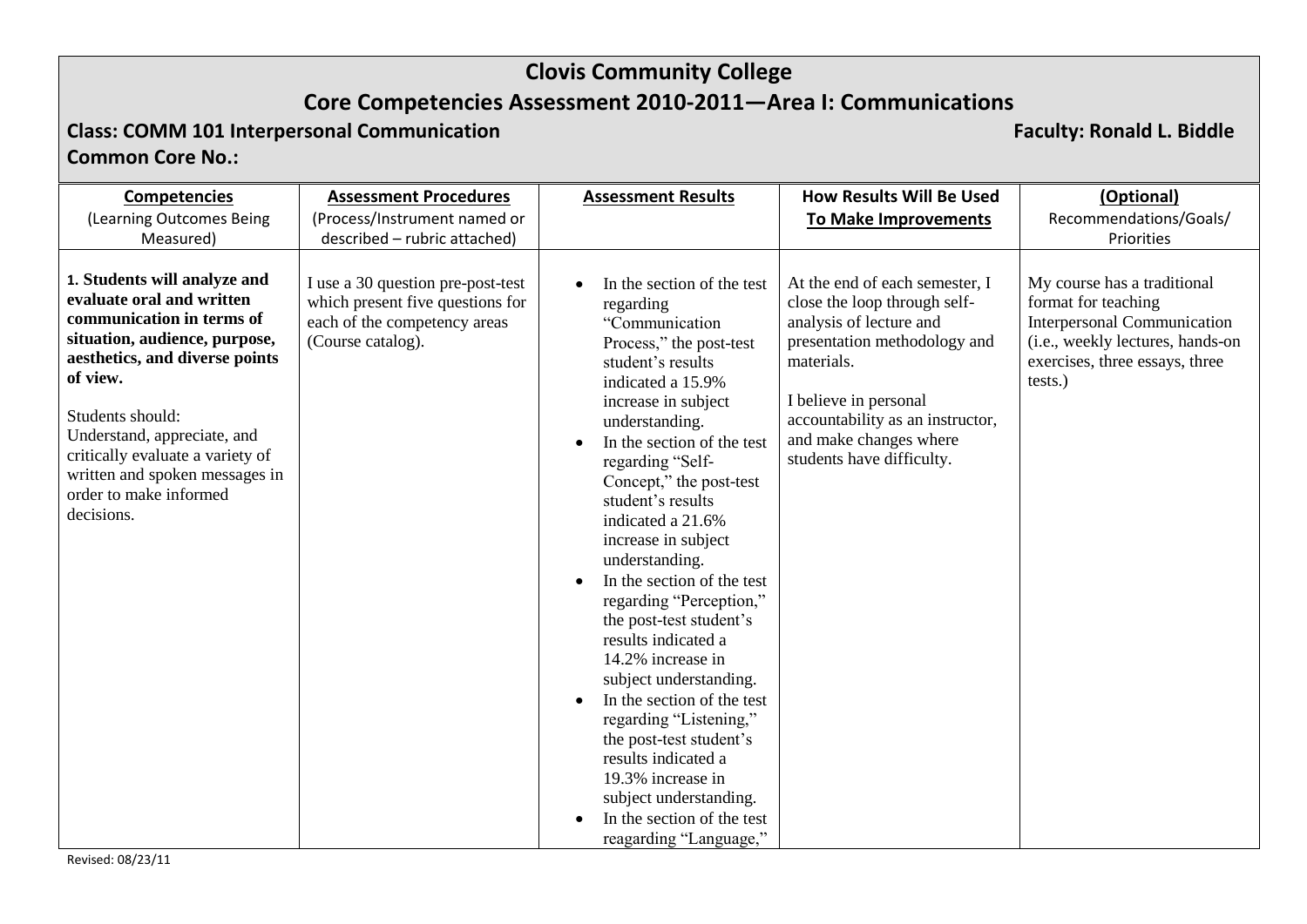## **Core Competencies Assessment 2010-2011—Area I: Communication**

# Page 2 of 4 . . . . Course: COMM 101 Interpersonal Communication **Common Core No.: \_\_\_\_\_\_\_\_\_\_\_\_**

| <b>Competencies</b>                                                                                                                                                                                                        | <b>Assessment Procedures</b> | <b>Assessment Results</b>                                                                                                                                                                                                                                                  | <b>How Results Will Be Used</b> | (Optional)             |
|----------------------------------------------------------------------------------------------------------------------------------------------------------------------------------------------------------------------------|------------------------------|----------------------------------------------------------------------------------------------------------------------------------------------------------------------------------------------------------------------------------------------------------------------------|---------------------------------|------------------------|
| (Learning Outcomes Being                                                                                                                                                                                                   | (Process/Instrument named or |                                                                                                                                                                                                                                                                            | <b>To Make Improvements</b>     | Recommendations/Goals/ |
| Measured)                                                                                                                                                                                                                  | described - rubric attached) |                                                                                                                                                                                                                                                                            |                                 | Priorities             |
|                                                                                                                                                                                                                            |                              | the post-test student's<br>results indicated a 7.1%<br>increase in subject<br>understanding.<br>In the section of the test<br>$\bullet$<br>"Relationship<br>Development," the post-<br>test student's results<br>indicated a<br>3.4% increase in subject<br>understanding. |                                 |                        |
| 2. Students will express a                                                                                                                                                                                                 |                              |                                                                                                                                                                                                                                                                            |                                 |                        |
| primary purpose in a<br>compelling statement and<br>order supporting points<br>logically and convincingly.                                                                                                                 | N/A                          | N/A                                                                                                                                                                                                                                                                        | N/A                             |                        |
| Students should:<br>Organize their thinking to<br>express their viewpoints clearly,<br>concisely, and effectively.                                                                                                         |                              |                                                                                                                                                                                                                                                                            |                                 |                        |
| 3. Students will use effective<br>rhetorical strategies to                                                                                                                                                                 |                              |                                                                                                                                                                                                                                                                            |                                 |                        |
| persuade, inform, and engage.                                                                                                                                                                                              | N/A                          | N/A                                                                                                                                                                                                                                                                        | N/A                             |                        |
| Students should:<br>Select and use the best means to<br>deliver a particular message to a<br>particular audience. Rhetorical<br>strategies include but are not<br>limited to modes (such as<br>narration, description, and |                              |                                                                                                                                                                                                                                                                            |                                 |                        |

*All class assessment forms are due to your division chair by July 1.*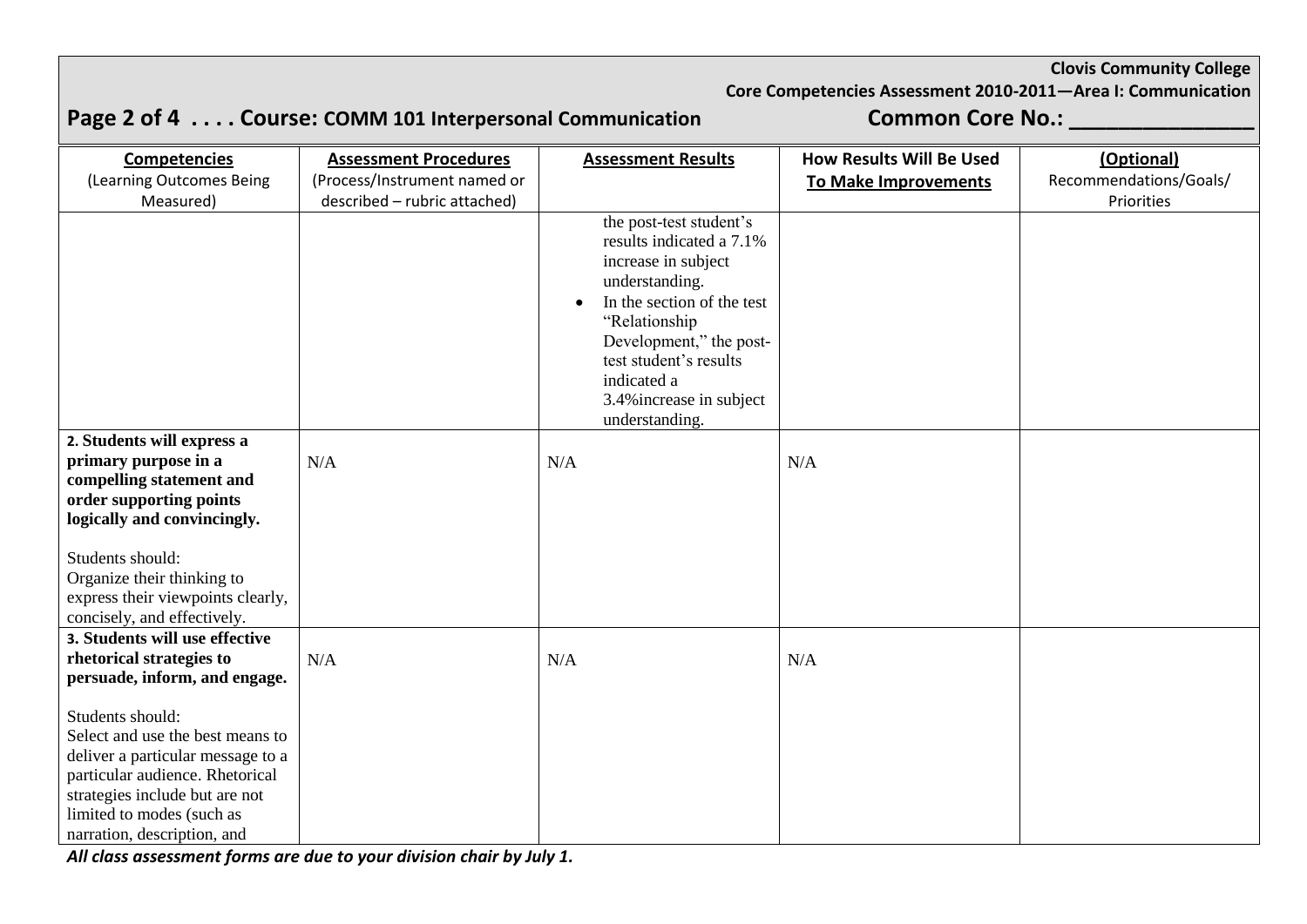# **Page 3 of 4 . . . . Course: COMM 101 Interpersonal Communication Common Core No.: \_\_\_\_\_\_\_\_\_\_\_\_\_\_\_**

**Core Competencies Assessment 2010-2011—Area I: Communication**

| <b>Competencies</b>                      | <b>Assessment Procedures</b>                             | <b>Assessment Results</b> | <b>How Results Will Be Used</b> | (Optional)             |
|------------------------------------------|----------------------------------------------------------|---------------------------|---------------------------------|------------------------|
| (Learning Outcomes Being                 | (Process/Instrument named or                             |                           | <b>To Make Improvements</b>     | Recommendations/Goals/ |
| Measured)                                | described - rubric attached)                             |                           |                                 | Priorities             |
| persuasion), genres (essays, web         |                                                          |                           |                                 |                        |
| pages, reports, proposals),              |                                                          |                           |                                 |                        |
| media and technology                     |                                                          |                           |                                 |                        |
| (PowerPointTM, electronic                |                                                          |                           |                                 |                        |
| writing), and graphics (charts,          |                                                          |                           |                                 |                        |
| diagrams, formats).                      |                                                          |                           |                                 |                        |
|                                          |                                                          |                           |                                 |                        |
|                                          |                                                          |                           |                                 |                        |
| 4. Students will employ                  |                                                          |                           |                                 |                        |
| writing and/or speaking                  | N/A                                                      | N/A                       | N/A                             |                        |
| processes such as planning,              |                                                          |                           |                                 |                        |
| collaborating, organizing,               |                                                          |                           |                                 |                        |
| composing, revising, and                 |                                                          |                           |                                 |                        |
| editing to create presentations          |                                                          |                           |                                 |                        |
| using correct diction, syntax,           |                                                          |                           |                                 |                        |
| grammar, and mechanics.                  |                                                          |                           |                                 |                        |
|                                          |                                                          |                           |                                 |                        |
| Students should:                         |                                                          |                           |                                 |                        |
| Use standard processes for               |                                                          |                           |                                 |                        |
| generating documents or oral             |                                                          |                           |                                 |                        |
| presentations independently and          |                                                          |                           |                                 |                        |
| in groups.<br>5. Students will integrate |                                                          |                           |                                 |                        |
| research correctly and                   |                                                          |                           | N/A                             |                        |
| ethically from credible sources          | Students are required to use<br>research and theory from | *See Competency #1        |                                 |                        |
| to support the primary                   | lecture, text, and outside                               |                           |                                 |                        |
| purpose of a communication.              | research. They are required to                           |                           |                                 |                        |
|                                          | "cite" their research in either                          |                           |                                 |                        |
| Students should:                         | MLA or APA format.                                       |                           |                                 |                        |
| Gather legitimate information to         |                                                          |                           |                                 |                        |
| support ideas without                    |                                                          |                           |                                 |                        |

*All class assessment forms are due to your division chair by July 1.*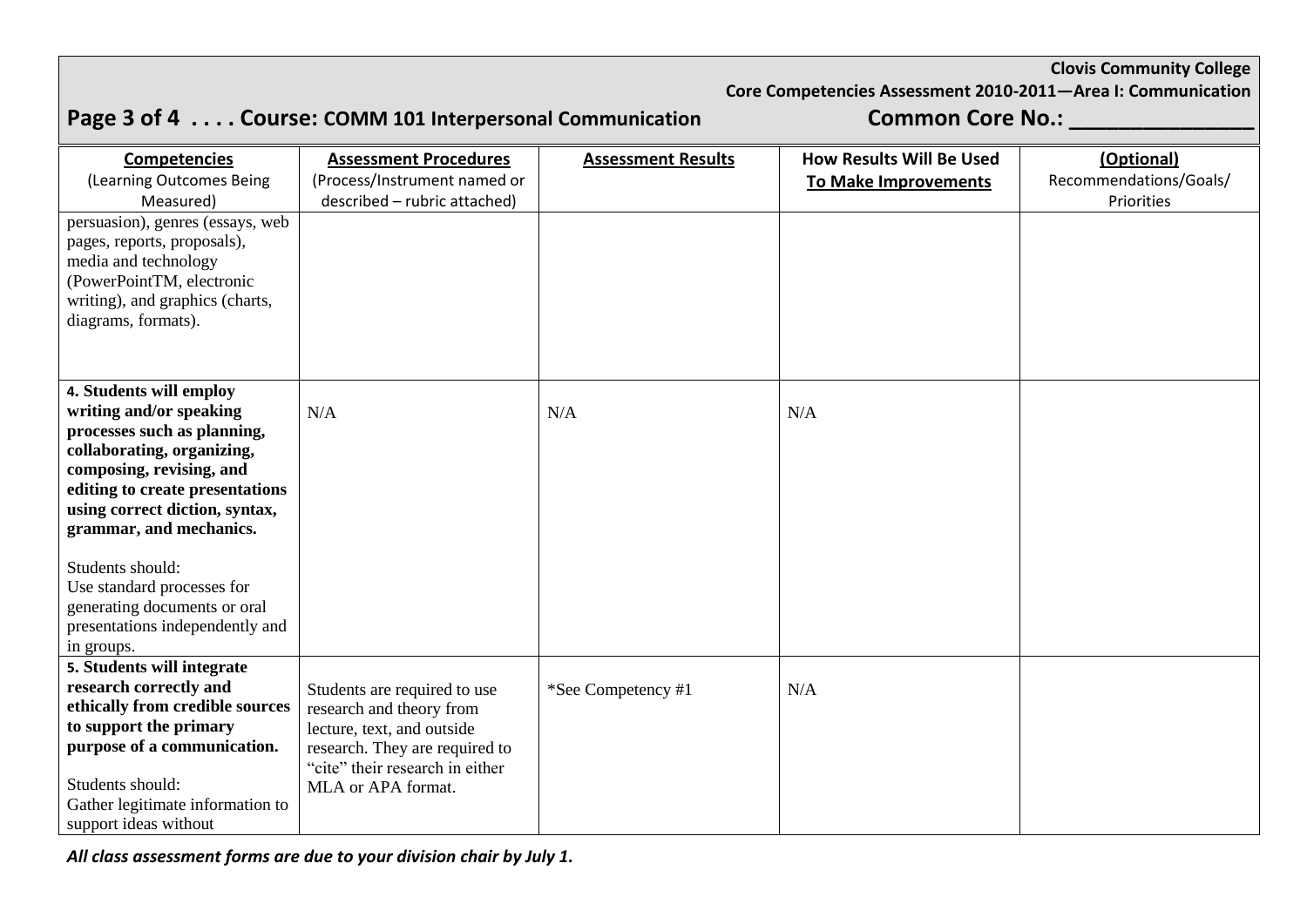**Core Competencies Assessment 2010-2011—Area I: Communication**

|                                                                                                                                                                                                                                                                                    | Page 4 of 4 Course: COMM 101 Interpersonal Communication                                                                                            |                           | <b>Common Core No.:</b>         |                                      |  |
|------------------------------------------------------------------------------------------------------------------------------------------------------------------------------------------------------------------------------------------------------------------------------------|-----------------------------------------------------------------------------------------------------------------------------------------------------|---------------------------|---------------------------------|--------------------------------------|--|
| <b>Competencies</b>                                                                                                                                                                                                                                                                | <b>Assessment Procedures</b>                                                                                                                        | <b>Assessment Results</b> | <b>How Results Will Be Used</b> | (Optional)                           |  |
| (Learning Outcomes Being<br>Measured)                                                                                                                                                                                                                                              | (Process/Instrument named or<br>described - rubric attached)                                                                                        |                           | <b>To Make Improvements</b>     | Recommendations/Goals/<br>Priorities |  |
| plagiarizing, misinforming or<br>distorting.                                                                                                                                                                                                                                       |                                                                                                                                                     |                           |                                 |                                      |  |
| 6. Students will engage in<br>reasoned civic discourse while<br>recognizing the distinctions<br>among opinions, facts, and<br>inferences.<br>Students should:<br>Negotiate civilly with others to<br>accomplish goals and to<br>function as responsible citizens.<br>End -- Area I | Participation is required in this<br>class, and is graded. However, it<br>is not assessed because this is<br>not a course in "civic"<br>discourse." | N/A                       | N/A                             |                                      |  |

**Faculty Member Completing Assessment:** *Ronald L. Biddle* **<b>April 1, 2011 1994928** 

*Name Date Phone Number*

*All class assessment forms are due to your division chair by July 1.*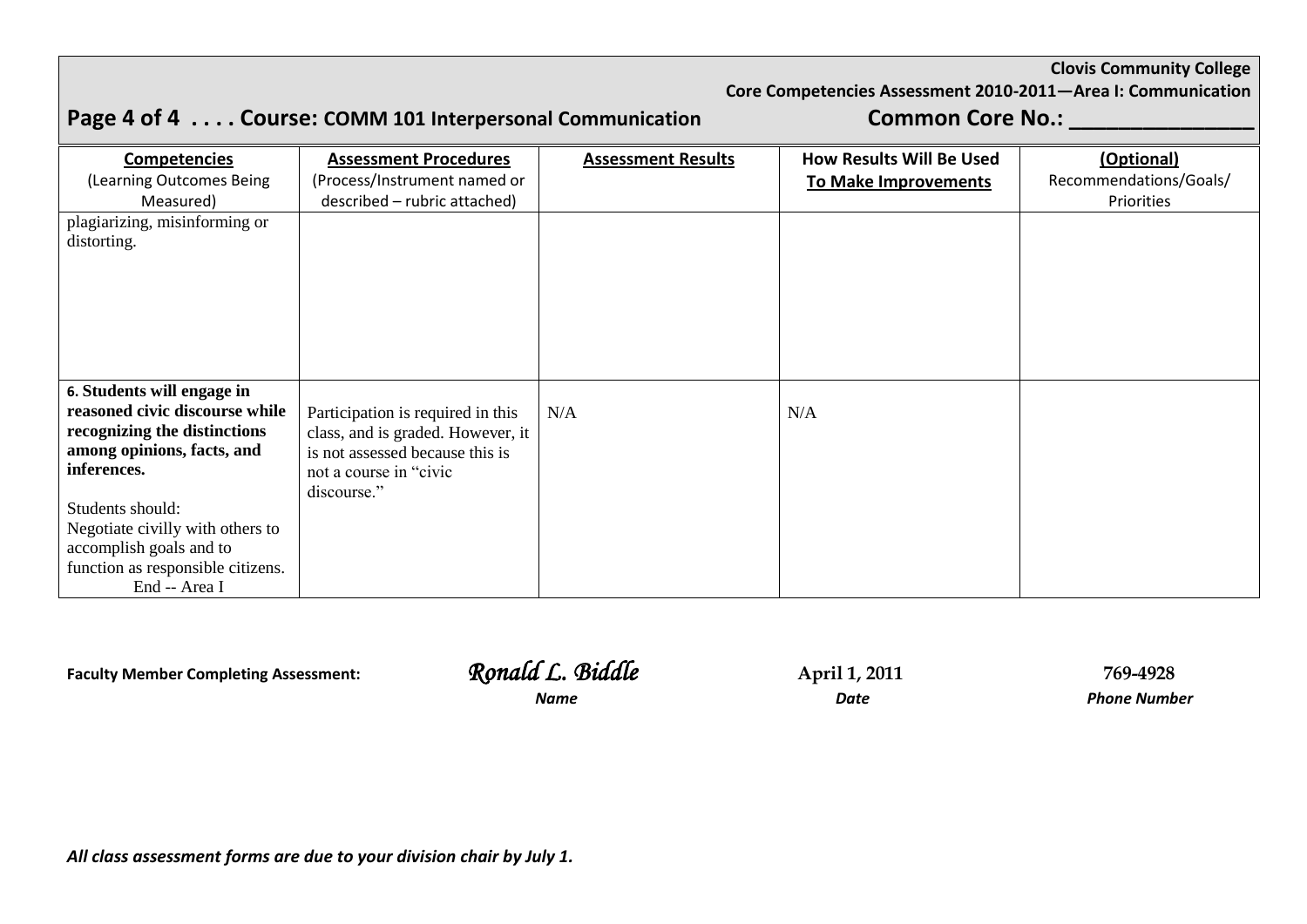## **Core Competencies Assessment 2010-2011—Area I: Communication**

## Class: English 102/NMCCN: ENG 1113 **Spring 2011\_\_\_ CRN: 10195...online class** 3.

**Faculty: Janett Johnson**

| <b>State Competencies</b>               | Assessment             |                                                                                    |                            | <b>Assessment Results</b>  |                       |                                                                                                        | <b>How Results Will Be Used</b> | (Optional)       |
|-----------------------------------------|------------------------|------------------------------------------------------------------------------------|----------------------------|----------------------------|-----------------------|--------------------------------------------------------------------------------------------------------|---------------------------------|------------------|
| (Learning Outcomes Being                | <b>Procedures</b>      | A total of 13 __ students were assessed in English 102 _____. The                  |                            |                            |                       |                                                                                                        | <b>To Make Improvements</b>     | Recommendations/ |
| Measured)                               | <b>Course Name and</b> | Grading Rubrics includes the following categories:                                 |                            |                            |                       |                                                                                                        |                                 | Goals/           |
|                                         | <b>NMCCN</b>           |                                                                                    |                            |                            |                       | $1 = 2.6 (65\% \text{ D})$ $2 = 3 (75\% \text{ C})$ $3 = 3.4 (85\% \text{ B}) 4 = 4 (100\% \text{ A})$ |                                 | Priorities       |
|                                         | (Process/Instrument    |                                                                                    |                            |                            |                       |                                                                                                        |                                 |                  |
|                                         | named or described     |                                                                                    |                            |                            |                       |                                                                                                        |                                 |                  |
|                                         | - rubric attached)     |                                                                                    |                            |                            |                       |                                                                                                        |                                 |                  |
| 1. Students will analyze                | Students completed     | 1a. Addresses the Prompt/Format                                                    |                            |                            |                       |                                                                                                        |                                 |                  |
| and evaluate oral and                   | an essay for their     | (1)                                                                                | (2)                        | (3)                        | (4)                   | Percent of                                                                                             | 1.a. I will continue to         |                  |
| written communication in                | assessment activity.   | Number of                                                                          | Number of                  | Number of                  | Number of             | "Good and                                                                                              | assign many in-class            |                  |
| terms of situation,                     | This was completed     | Beginning<br>Students                                                              | Developing<br>Students     | Good<br>Students           | Exemplary<br>Students | "Exemplary"                                                                                            | writings in response to         |                  |
| audience, purpose,                      | during the last        | $2^{\circ}$                                                                        | $\overline{3}$             | 10                         | $\overline{3}$        | 83.6%                                                                                                  | readings. I will keep up the    |                  |
| aesthetics, and diverse                 | quarter of class.      |                                                                                    |                            |                            |                       |                                                                                                        | discussion board as well as     |                  |
| points of view.                         |                        | The benchmark was met with 84% of the students receiving "good" or<br>"exemplary". |                            |                            |                       |                                                                                                        | the peer-evaluations.           |                  |
| Students should:                        | Benchmark: 75% of      |                                                                                    |                            |                            |                       |                                                                                                        |                                 |                  |
| Understand, appreciate, and             | students are required  | 1b.Content/Development/Support                                                     |                            |                            |                       |                                                                                                        |                                 |                  |
| critically evaluate a variety of        | to receive a score of  | (1)                                                                                | (2)                        | (3)                        | (4)                   | Percent of                                                                                             | 1.b. I will continue to make    |                  |
| written and spoken messages             | 3(good) or better on   | Number of                                                                          | Number of                  | Number of                  | Number of             | "Good and                                                                                              | students aware of the           |                  |
| in order to make informed<br>decisions. | the attached rubrics.  | Beginning<br>Students                                                              | Developing<br>Students     | Good<br>Students           | Exemplary<br>Students | "Exemplary"                                                                                            | structure in readings and       |                  |
|                                         |                        | $\overline{a}$                                                                     | $\overline{3}$             | $\overline{7}$             | 4                     | 82.2%                                                                                                  | writings by having              |                  |
|                                         |                        |                                                                                    |                            |                            |                       | The benchmark was met with 82% of the students receiving "good" or                                     | students log on to              |                  |
|                                         |                        | 'exemplary".                                                                       |                            |                            |                       |                                                                                                        | websites that deal with         |                  |
|                                         |                        |                                                                                    |                            |                            |                       |                                                                                                        | writing papers.                 |                  |
| 2. Students will express a              |                        | 2a.Focus/Thesis Organization                                                       |                            |                            |                       |                                                                                                        |                                 |                  |
| primary purpose in a                    |                        | (1)                                                                                | (2)                        | (3)                        | (4)                   | Percent of                                                                                             | 2.a. Please read 1.b.           |                  |
| compelling statement and                |                        | Number of                                                                          | Number of                  | Number of                  | Number of             | "Good and                                                                                              |                                 |                  |
| order supporting points                 |                        | Beginning                                                                          | Developing                 | Good                       | Exemplary             | "Exemplary"                                                                                            |                                 |                  |
| logically and convincingly.             |                        | Students<br>$\Delta$                                                               | Students<br>$\overline{3}$ | Students<br>$\overline{7}$ | Students<br>4         | 82.2%                                                                                                  |                                 |                  |
| Students should:                        |                        |                                                                                    |                            |                            |                       | The benchmark was met with 82% of the students receiving "good" or                                     |                                 |                  |
| Organize their thinking to              |                        | "exemplary".                                                                       |                            |                            |                       |                                                                                                        |                                 |                  |
| express their viewpoints                |                        |                                                                                    |                            |                            |                       |                                                                                                        |                                 |                  |
| clearly, concisely, and                 |                        |                                                                                    |                            |                            |                       |                                                                                                        |                                 |                  |
| effectively.                            |                        |                                                                                    |                            |                            |                       |                                                                                                        |                                 |                  |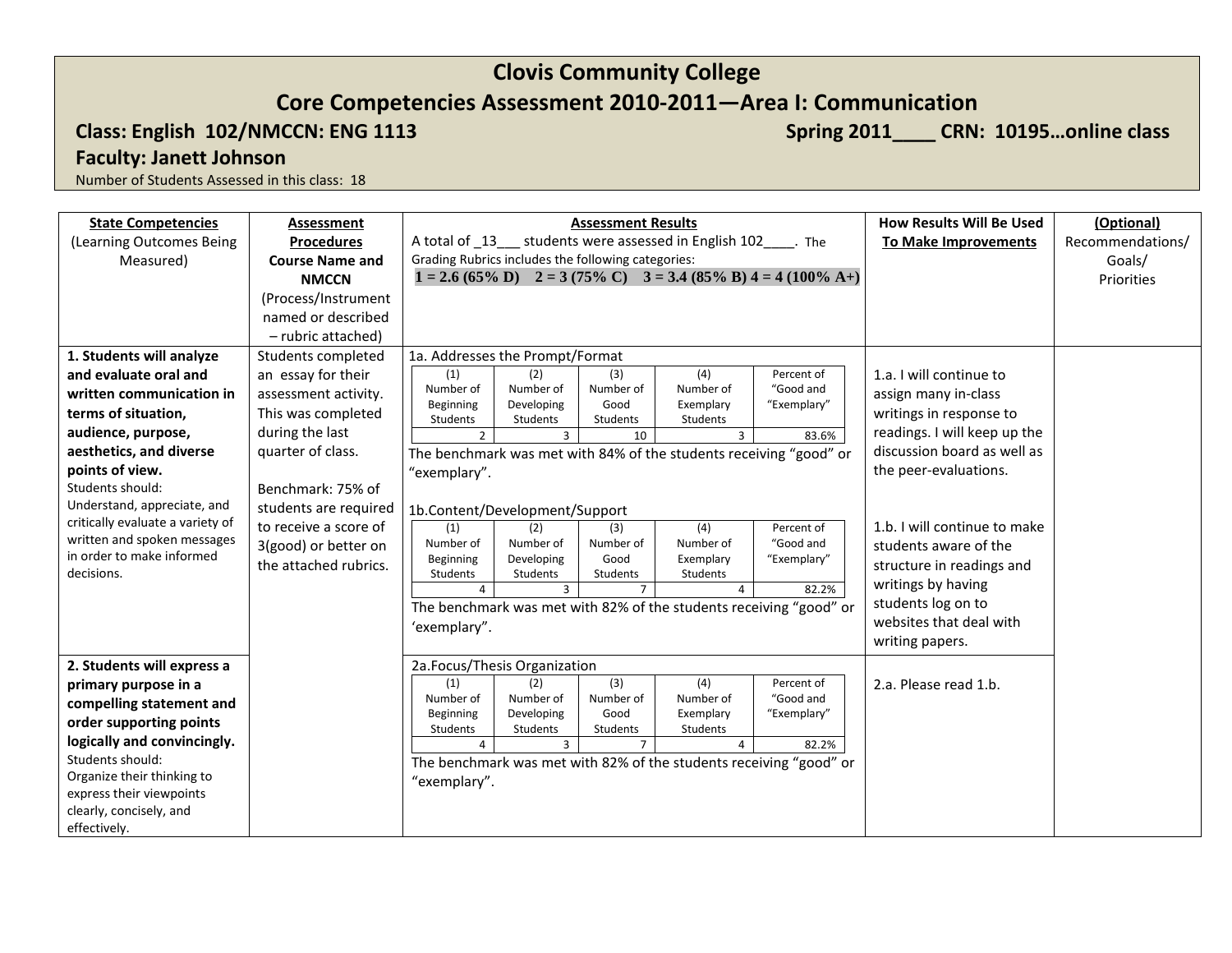**Core Competencies Assessment 2010-2011—Area I: Communication**

Class: English 102/NMCCN: ENG 1113 **Spring 2011\_\_\_ CRN: 10195...online class** 3.

## **Faculty: Janett Johnson**

| 3. Students will use effective                                       | 3a. Unity/Development/Coherence                                                                                                                                                                                                                                                                                                                                                                                                                                                                              |  |
|----------------------------------------------------------------------|--------------------------------------------------------------------------------------------------------------------------------------------------------------------------------------------------------------------------------------------------------------------------------------------------------------------------------------------------------------------------------------------------------------------------------------------------------------------------------------------------------------|--|
| rhetorical strategies to                                             | 3.a. I will continue with<br>(4)<br>(1)<br>Percent of<br>(2)<br>(3)                                                                                                                                                                                                                                                                                                                                                                                                                                          |  |
| persuade, inform, and engage.                                        | Number of<br>"Good and<br>peer-evaluations and the<br>Number of<br>Number of<br>Number of                                                                                                                                                                                                                                                                                                                                                                                                                    |  |
| Students should:                                                     | Good<br>"Exemplary"<br>Beginning<br>Developing<br>Exemplary<br>structural analysis of literary                                                                                                                                                                                                                                                                                                                                                                                                               |  |
| Select and use the best means to                                     | Students<br>Students<br>Students<br>Students<br>texts so that students will                                                                                                                                                                                                                                                                                                                                                                                                                                  |  |
|                                                                      | $\overline{4}$<br>$7\overline{ }$<br>3<br>$\overline{4}$<br>83%<br>have an awareness of this                                                                                                                                                                                                                                                                                                                                                                                                                 |  |
| deliver a particular message to a<br>particular audience. Rhetorical | The benchmark was met with 83% of the students receiving "good"<br>competency.                                                                                                                                                                                                                                                                                                                                                                                                                               |  |
| strategies include but are not                                       | or "exemplary".                                                                                                                                                                                                                                                                                                                                                                                                                                                                                              |  |
| limited to modes (such as narration,                                 |                                                                                                                                                                                                                                                                                                                                                                                                                                                                                                              |  |
| description, and persuasion), genres                                 |                                                                                                                                                                                                                                                                                                                                                                                                                                                                                                              |  |
| (essays, web pages, reports,                                         |                                                                                                                                                                                                                                                                                                                                                                                                                                                                                                              |  |
| proposals), media and technology                                     | 3b. Concession/Counterargument                                                                                                                                                                                                                                                                                                                                                                                                                                                                               |  |
| (PowerPointTM, electronic writing),                                  | 3.b. I will continue to make<br>(4)<br>Percent of<br>(1)<br>(2)<br>(3)                                                                                                                                                                                                                                                                                                                                                                                                                                       |  |
| and graphics (charts, diagrams,                                      | students aware of the<br>"Good and<br>Number of<br>Number of<br>Number of<br>Number of                                                                                                                                                                                                                                                                                                                                                                                                                       |  |
| formats).                                                            | variety of view points that<br>Developing<br>Good<br>Exemplary<br>"Exemplary"<br>Beginning                                                                                                                                                                                                                                                                                                                                                                                                                   |  |
|                                                                      | Students<br>Students<br>exist during their responses<br>Students<br>Students                                                                                                                                                                                                                                                                                                                                                                                                                                 |  |
|                                                                      | 5<br>5<br>5<br>$\overline{3}$<br>79.16%<br>on discussion board and                                                                                                                                                                                                                                                                                                                                                                                                                                           |  |
|                                                                      | The benchmark was met with 79% of the students receiving "good"<br>remind them to re-read the                                                                                                                                                                                                                                                                                                                                                                                                                |  |
|                                                                      | lectures posted.<br>or "exemplary".                                                                                                                                                                                                                                                                                                                                                                                                                                                                          |  |
|                                                                      | 3c. Rhetorical Techniques<br>3.c. I will continue to<br>(4)<br>Percent of<br>(3)<br>(1)<br>(2)<br>introduce students to many<br>Number of<br>"Good and<br>Number of<br>Number of<br>Number of<br>techniques for rhetoric<br>Good<br>Beginning<br>Developing<br>Exemplary<br>"Exemplary"<br>through assigned class<br>Students<br>Students<br>Students<br>Students<br>writings.<br>9<br>85%<br>1<br>4<br>$\overline{4}$<br>The benchmark was met with 85% of the students receiving "good"<br>or "exemplary". |  |
| 4. Students will employ writing                                      | 4.a. I will continue to<br>4a. Expression (Wording and Phrasing):                                                                                                                                                                                                                                                                                                                                                                                                                                            |  |
| and/or speaking processes such                                       | (2)<br>$\overline{(4)}$<br>(1)<br>(3)<br>Percent of<br>encourage the use of the                                                                                                                                                                                                                                                                                                                                                                                                                              |  |
| as planning, collaborating,                                          | Number of<br>Number of<br>Number of<br>"Good and<br>Number of<br>discussion board as well                                                                                                                                                                                                                                                                                                                                                                                                                    |  |
| organizing, composing, revising,                                     | Good<br>"Exemplary"<br>Beginning<br>Developing<br>Exemplary<br>as readings to expand the<br>Students<br>Students<br>Students<br>Students                                                                                                                                                                                                                                                                                                                                                                     |  |
| and editing to create                                                | students' language<br>8<br>$\Omega$<br>$\overline{2}$<br>8<br>90.5%                                                                                                                                                                                                                                                                                                                                                                                                                                          |  |
| presentations using correct                                          | abilities. With peer-<br>The benchmark was met with 91% of the students receiving "good"                                                                                                                                                                                                                                                                                                                                                                                                                     |  |
| diction, syntax, grammar, and                                        | evaluations students also<br>or "exemplary".                                                                                                                                                                                                                                                                                                                                                                                                                                                                 |  |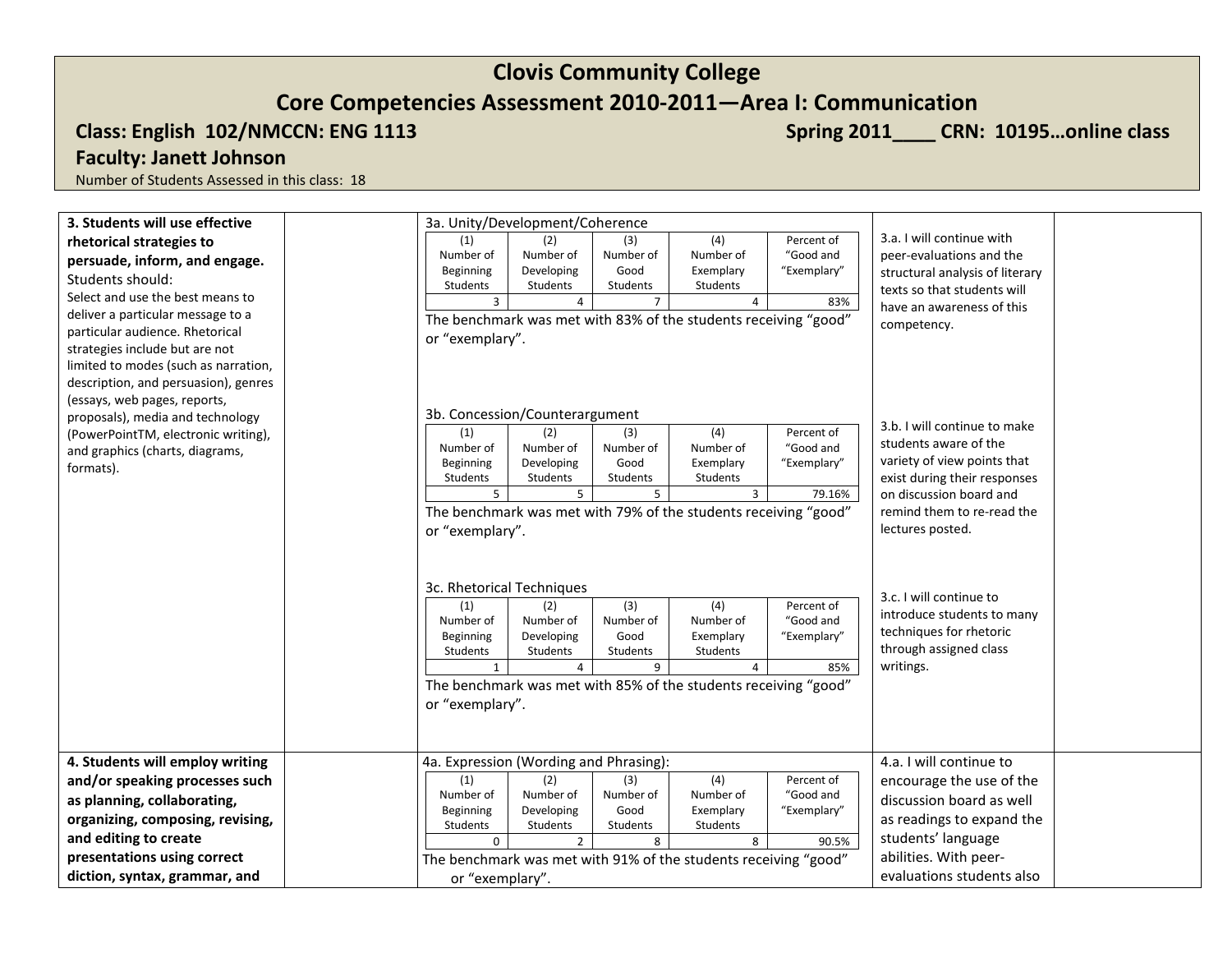## **Core Competencies Assessment 2010-2011—Area I: Communication**

## Class: English 102/NMCCN: ENG 1113 **Spring 2011\_\_\_ CRN: 10195...online class** 3.

## **Faculty: Janett Johnson**

| mechanics.<br>Students should:<br>Use standard processes for<br>generating documents or oral<br>presentations independently<br>and in groups. |                                           |                                            |                                      |                                                                 |                                        | experience their peers'<br>capabilities and become<br>inspired to improve and<br>increase their capabilities. |  |
|-----------------------------------------------------------------------------------------------------------------------------------------------|-------------------------------------------|--------------------------------------------|--------------------------------------|-----------------------------------------------------------------|----------------------------------------|---------------------------------------------------------------------------------------------------------------|--|
|                                                                                                                                               | 4b. Sentence Skills                       |                                            |                                      |                                                                 |                                        | 4.b. Please read 4.a.                                                                                         |  |
|                                                                                                                                               | (1)<br>Number of<br>Beginning<br>Students | (2)<br>Number of<br>Developing<br>Students | (3)<br>Number of<br>Good<br>Students | (4)<br>Number of<br>Exemplary<br>Students                       | Percent of<br>"Good and<br>"Exemplary" |                                                                                                               |  |
|                                                                                                                                               | $\Omega$<br>or "exemplary".               | 4                                          | 8                                    | The benchmark was met with 88% of the students receiving "good" | 87.7%                                  |                                                                                                               |  |
|                                                                                                                                               |                                           |                                            |                                      |                                                                 |                                        |                                                                                                               |  |

|  | 4c. Grammar/Punctuation/Spelling.                               |            |           |                                                     |             | 4.c. Due to the focus on       |
|--|-----------------------------------------------------------------|------------|-----------|-----------------------------------------------------|-------------|--------------------------------|
|  | (1)                                                             |            | (3)       | (4)                                                 | Percent of  | spelling and punctuation       |
|  | Number of                                                       | Number of  | Number of | Number of                                           | "Good and   | during the postings on the     |
|  | Beginning                                                       | Developing | Good      | Exemplary                                           | "Exemplary" | discussion board, students     |
|  | Students                                                        | Students   | Students  | Students                                            |             | are aware of the importance    |
|  |                                                                 |            |           | 10                                                  | 92%         | of mechanics in language       |
|  | The benchmark was met with 90% of the students receiving "good" |            |           | and pay attention to it.<br>Additionally, thanks to |             |                                |
|  | or "exemplary".                                                 |            |           |                                                     |             | technology (spell-checker),    |
|  |                                                                 |            |           |                                                     |             | the writings have less errors. |
|  |                                                                 |            |           |                                                     |             |                                |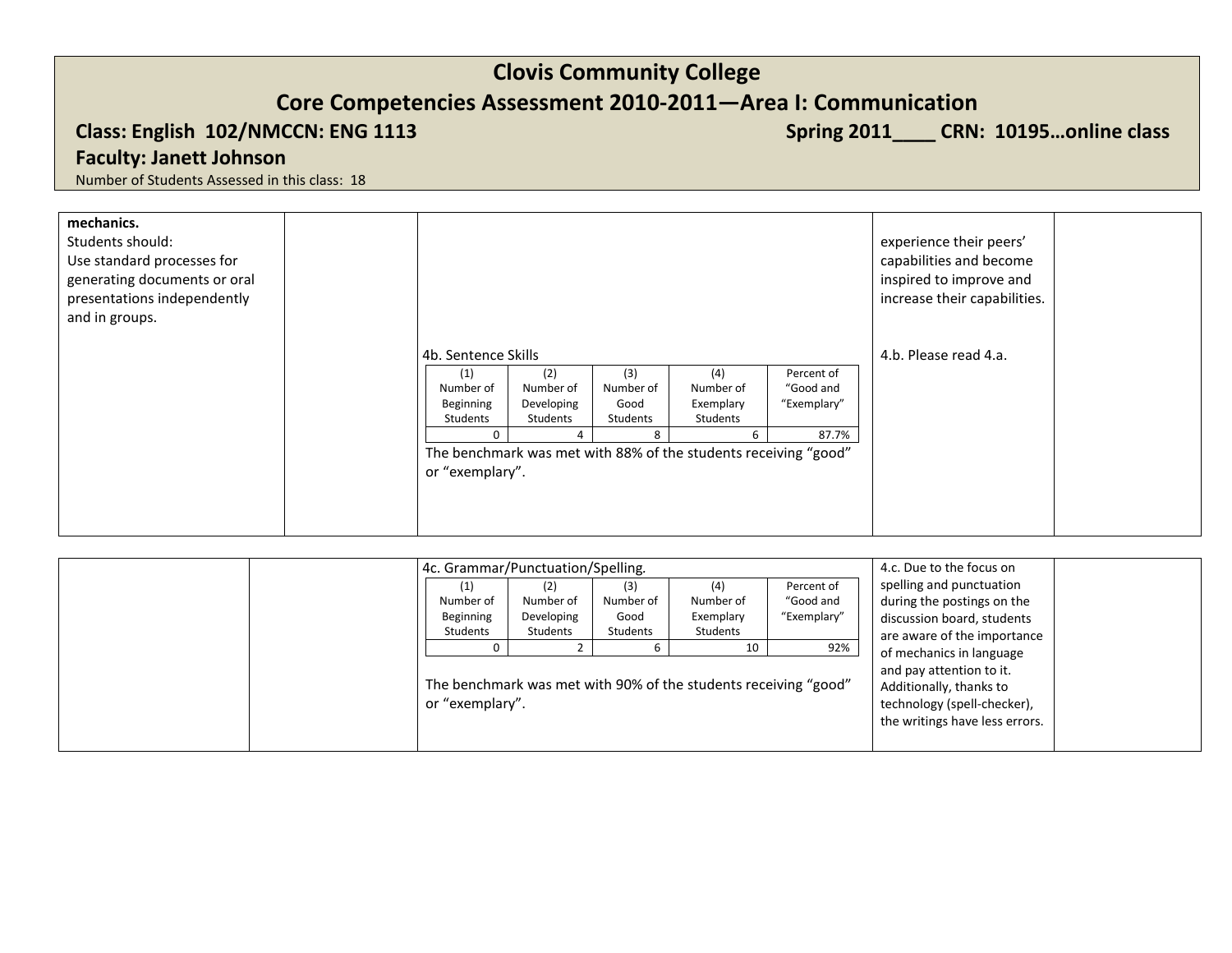## **Core Competencies Assessment 2010-2011—Area I: Communication**

Class: English 102/NMCCN: ENG 1113 **Spring 2011\_\_\_ CRN: 10195...online class** 3.

## **Faculty: Janett Johnson**

| 5.a. I will continue to have<br>(2)<br>(3)<br>(4)<br>Percent of<br>5. Students will integrate<br>(1)<br>Number of<br>Number of<br>Number of<br>"Good and<br>Number of<br>students peer-evaluate their<br>research correctly and<br>Developing<br>Good<br>Exemplary<br>"Exemplary"<br>Beginning<br>papers and assign more<br>ethically from credible<br>Students<br>Students<br>Students<br>Students<br>exercises to make students<br>sources to support the<br>5 <sup>5</sup><br>5<br>5<br>$\overline{3}$<br>79.16%<br>aware of the importance of<br>primary purpose of a<br>The benchmark was met with 80% of the students receiving "good"<br>in-text citations.<br>communication.<br>or "exemplary".<br>Students should:<br>Gather legitimate<br>information to support<br>ideas without plagiarizing,<br>misinforming or distorting.<br>6. Students will engage in<br>6a. Argumentation<br>6.a. I will continue to assign<br>(1)<br>(2)<br>(3)<br>(4)<br>Percent of<br>reasoned civic discourse<br>discussion prompts where<br>"Good and<br>Number of<br>Number of<br>Number of<br>Number of<br>while recognizing the<br>Good<br>Exemplary<br>students have to argue their<br>Beginning<br>Developing<br>"Exemplary"<br>distinctions among<br>Students<br>Students<br>Students<br>Students<br>point of view and support it.<br>opinions, facts, and<br>$\overline{2}$<br>8<br>$5^{\circ}$<br>$\overline{3}$<br>80.83%<br>inferences.<br>The benchmark was met with 81% of the students receiving "good"<br>Students should:<br>or "exemplary".<br>Negotiate civilly with<br>others to accomplish goals<br>and to function as |                       | 5a. In-text citations and Integrating Research |  |
|----------------------------------------------------------------------------------------------------------------------------------------------------------------------------------------------------------------------------------------------------------------------------------------------------------------------------------------------------------------------------------------------------------------------------------------------------------------------------------------------------------------------------------------------------------------------------------------------------------------------------------------------------------------------------------------------------------------------------------------------------------------------------------------------------------------------------------------------------------------------------------------------------------------------------------------------------------------------------------------------------------------------------------------------------------------------------------------------------------------------------------------------------------------------------------------------------------------------------------------------------------------------------------------------------------------------------------------------------------------------------------------------------------------------------------------------------------------------------------------------------------------------------------------------------------------------------------------------------------------------------------|-----------------------|------------------------------------------------|--|
|                                                                                                                                                                                                                                                                                                                                                                                                                                                                                                                                                                                                                                                                                                                                                                                                                                                                                                                                                                                                                                                                                                                                                                                                                                                                                                                                                                                                                                                                                                                                                                                                                                  |                       |                                                |  |
|                                                                                                                                                                                                                                                                                                                                                                                                                                                                                                                                                                                                                                                                                                                                                                                                                                                                                                                                                                                                                                                                                                                                                                                                                                                                                                                                                                                                                                                                                                                                                                                                                                  |                       |                                                |  |
|                                                                                                                                                                                                                                                                                                                                                                                                                                                                                                                                                                                                                                                                                                                                                                                                                                                                                                                                                                                                                                                                                                                                                                                                                                                                                                                                                                                                                                                                                                                                                                                                                                  |                       |                                                |  |
|                                                                                                                                                                                                                                                                                                                                                                                                                                                                                                                                                                                                                                                                                                                                                                                                                                                                                                                                                                                                                                                                                                                                                                                                                                                                                                                                                                                                                                                                                                                                                                                                                                  |                       |                                                |  |
|                                                                                                                                                                                                                                                                                                                                                                                                                                                                                                                                                                                                                                                                                                                                                                                                                                                                                                                                                                                                                                                                                                                                                                                                                                                                                                                                                                                                                                                                                                                                                                                                                                  |                       |                                                |  |
|                                                                                                                                                                                                                                                                                                                                                                                                                                                                                                                                                                                                                                                                                                                                                                                                                                                                                                                                                                                                                                                                                                                                                                                                                                                                                                                                                                                                                                                                                                                                                                                                                                  |                       |                                                |  |
|                                                                                                                                                                                                                                                                                                                                                                                                                                                                                                                                                                                                                                                                                                                                                                                                                                                                                                                                                                                                                                                                                                                                                                                                                                                                                                                                                                                                                                                                                                                                                                                                                                  |                       |                                                |  |
|                                                                                                                                                                                                                                                                                                                                                                                                                                                                                                                                                                                                                                                                                                                                                                                                                                                                                                                                                                                                                                                                                                                                                                                                                                                                                                                                                                                                                                                                                                                                                                                                                                  |                       |                                                |  |
|                                                                                                                                                                                                                                                                                                                                                                                                                                                                                                                                                                                                                                                                                                                                                                                                                                                                                                                                                                                                                                                                                                                                                                                                                                                                                                                                                                                                                                                                                                                                                                                                                                  |                       |                                                |  |
|                                                                                                                                                                                                                                                                                                                                                                                                                                                                                                                                                                                                                                                                                                                                                                                                                                                                                                                                                                                                                                                                                                                                                                                                                                                                                                                                                                                                                                                                                                                                                                                                                                  |                       |                                                |  |
|                                                                                                                                                                                                                                                                                                                                                                                                                                                                                                                                                                                                                                                                                                                                                                                                                                                                                                                                                                                                                                                                                                                                                                                                                                                                                                                                                                                                                                                                                                                                                                                                                                  |                       |                                                |  |
|                                                                                                                                                                                                                                                                                                                                                                                                                                                                                                                                                                                                                                                                                                                                                                                                                                                                                                                                                                                                                                                                                                                                                                                                                                                                                                                                                                                                                                                                                                                                                                                                                                  |                       |                                                |  |
|                                                                                                                                                                                                                                                                                                                                                                                                                                                                                                                                                                                                                                                                                                                                                                                                                                                                                                                                                                                                                                                                                                                                                                                                                                                                                                                                                                                                                                                                                                                                                                                                                                  |                       |                                                |  |
|                                                                                                                                                                                                                                                                                                                                                                                                                                                                                                                                                                                                                                                                                                                                                                                                                                                                                                                                                                                                                                                                                                                                                                                                                                                                                                                                                                                                                                                                                                                                                                                                                                  |                       |                                                |  |
|                                                                                                                                                                                                                                                                                                                                                                                                                                                                                                                                                                                                                                                                                                                                                                                                                                                                                                                                                                                                                                                                                                                                                                                                                                                                                                                                                                                                                                                                                                                                                                                                                                  |                       |                                                |  |
|                                                                                                                                                                                                                                                                                                                                                                                                                                                                                                                                                                                                                                                                                                                                                                                                                                                                                                                                                                                                                                                                                                                                                                                                                                                                                                                                                                                                                                                                                                                                                                                                                                  |                       |                                                |  |
|                                                                                                                                                                                                                                                                                                                                                                                                                                                                                                                                                                                                                                                                                                                                                                                                                                                                                                                                                                                                                                                                                                                                                                                                                                                                                                                                                                                                                                                                                                                                                                                                                                  |                       |                                                |  |
|                                                                                                                                                                                                                                                                                                                                                                                                                                                                                                                                                                                                                                                                                                                                                                                                                                                                                                                                                                                                                                                                                                                                                                                                                                                                                                                                                                                                                                                                                                                                                                                                                                  |                       |                                                |  |
|                                                                                                                                                                                                                                                                                                                                                                                                                                                                                                                                                                                                                                                                                                                                                                                                                                                                                                                                                                                                                                                                                                                                                                                                                                                                                                                                                                                                                                                                                                                                                                                                                                  |                       |                                                |  |
|                                                                                                                                                                                                                                                                                                                                                                                                                                                                                                                                                                                                                                                                                                                                                                                                                                                                                                                                                                                                                                                                                                                                                                                                                                                                                                                                                                                                                                                                                                                                                                                                                                  |                       |                                                |  |
|                                                                                                                                                                                                                                                                                                                                                                                                                                                                                                                                                                                                                                                                                                                                                                                                                                                                                                                                                                                                                                                                                                                                                                                                                                                                                                                                                                                                                                                                                                                                                                                                                                  |                       |                                                |  |
|                                                                                                                                                                                                                                                                                                                                                                                                                                                                                                                                                                                                                                                                                                                                                                                                                                                                                                                                                                                                                                                                                                                                                                                                                                                                                                                                                                                                                                                                                                                                                                                                                                  |                       |                                                |  |
|                                                                                                                                                                                                                                                                                                                                                                                                                                                                                                                                                                                                                                                                                                                                                                                                                                                                                                                                                                                                                                                                                                                                                                                                                                                                                                                                                                                                                                                                                                                                                                                                                                  |                       |                                                |  |
|                                                                                                                                                                                                                                                                                                                                                                                                                                                                                                                                                                                                                                                                                                                                                                                                                                                                                                                                                                                                                                                                                                                                                                                                                                                                                                                                                                                                                                                                                                                                                                                                                                  |                       |                                                |  |
|                                                                                                                                                                                                                                                                                                                                                                                                                                                                                                                                                                                                                                                                                                                                                                                                                                                                                                                                                                                                                                                                                                                                                                                                                                                                                                                                                                                                                                                                                                                                                                                                                                  | responsible citizens. |                                                |  |
|                                                                                                                                                                                                                                                                                                                                                                                                                                                                                                                                                                                                                                                                                                                                                                                                                                                                                                                                                                                                                                                                                                                                                                                                                                                                                                                                                                                                                                                                                                                                                                                                                                  |                       |                                                |  |
| 6b. Integrating quotations and Paraphrases<br>6.b. Please read 6.a.                                                                                                                                                                                                                                                                                                                                                                                                                                                                                                                                                                                                                                                                                                                                                                                                                                                                                                                                                                                                                                                                                                                                                                                                                                                                                                                                                                                                                                                                                                                                                              |                       |                                                |  |
| $\overline{(4)}$<br>(1)<br>(2)<br>(3)<br>Percent of                                                                                                                                                                                                                                                                                                                                                                                                                                                                                                                                                                                                                                                                                                                                                                                                                                                                                                                                                                                                                                                                                                                                                                                                                                                                                                                                                                                                                                                                                                                                                                              |                       |                                                |  |
| Number of<br>Number of<br>Number of<br>"Good and<br>Number of                                                                                                                                                                                                                                                                                                                                                                                                                                                                                                                                                                                                                                                                                                                                                                                                                                                                                                                                                                                                                                                                                                                                                                                                                                                                                                                                                                                                                                                                                                                                                                    |                       |                                                |  |
| Good<br>Exemplary<br>"Exemplary"<br>Beginning<br>Developing<br>Students<br>Students<br>Students<br>Students                                                                                                                                                                                                                                                                                                                                                                                                                                                                                                                                                                                                                                                                                                                                                                                                                                                                                                                                                                                                                                                                                                                                                                                                                                                                                                                                                                                                                                                                                                                      |                       |                                                |  |
| $\overline{2}$<br>8<br>3<br>5<br>82.5%                                                                                                                                                                                                                                                                                                                                                                                                                                                                                                                                                                                                                                                                                                                                                                                                                                                                                                                                                                                                                                                                                                                                                                                                                                                                                                                                                                                                                                                                                                                                                                                           |                       |                                                |  |
|                                                                                                                                                                                                                                                                                                                                                                                                                                                                                                                                                                                                                                                                                                                                                                                                                                                                                                                                                                                                                                                                                                                                                                                                                                                                                                                                                                                                                                                                                                                                                                                                                                  |                       |                                                |  |
| The benchmark was met with 83% of the students receiving "good"                                                                                                                                                                                                                                                                                                                                                                                                                                                                                                                                                                                                                                                                                                                                                                                                                                                                                                                                                                                                                                                                                                                                                                                                                                                                                                                                                                                                                                                                                                                                                                  |                       |                                                |  |
| or "exemplary".                                                                                                                                                                                                                                                                                                                                                                                                                                                                                                                                                                                                                                                                                                                                                                                                                                                                                                                                                                                                                                                                                                                                                                                                                                                                                                                                                                                                                                                                                                                                                                                                                  |                       |                                                |  |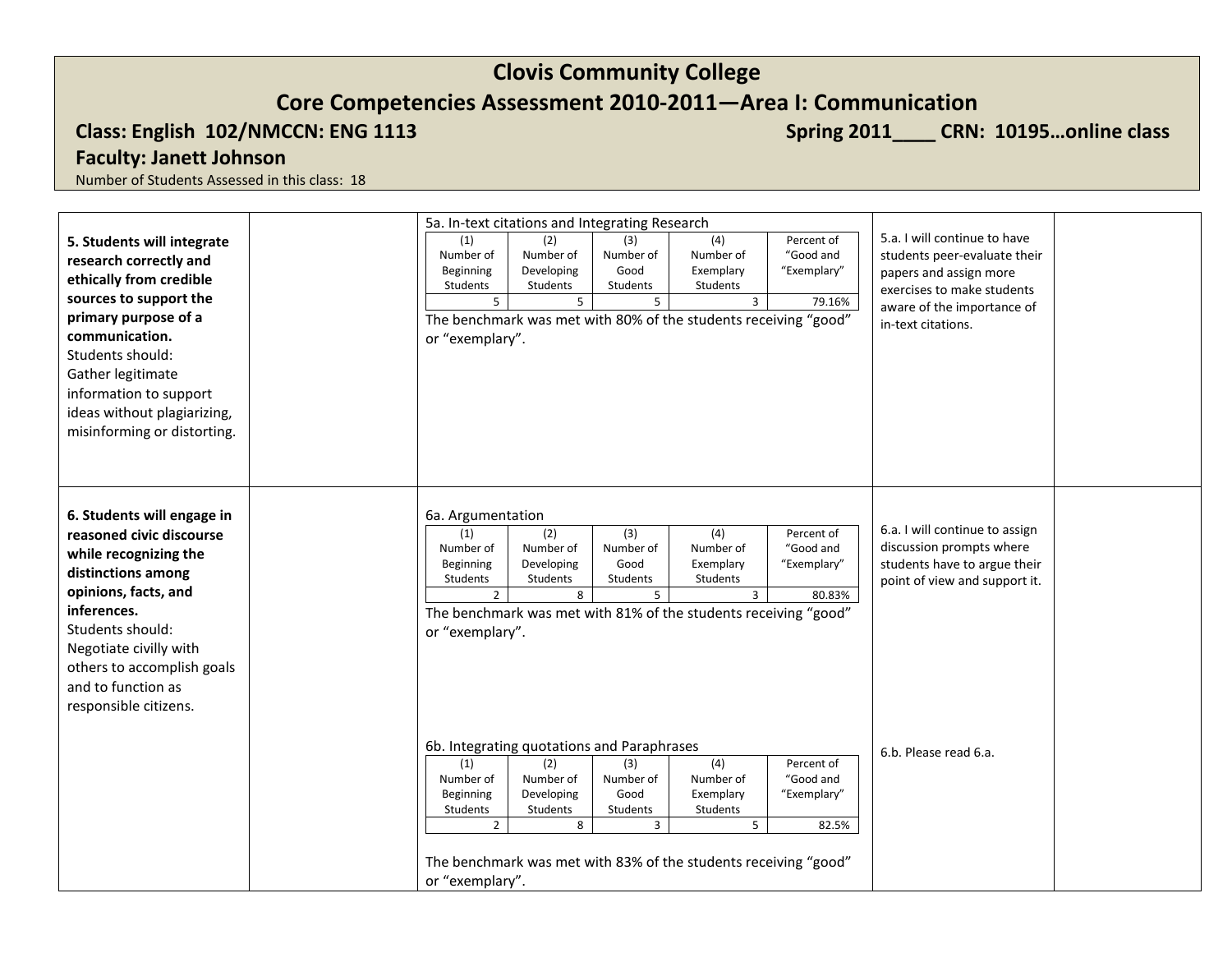## **Core Competencies Assessment 2010-2011—Area I: Communication**

Class: English 102/NMCCN: ENG 1113 **Spring 2011\_\_\_\_ CRN: 10195...online class** Spring 2011\_\_\_\_ CRN: 10195...online class

**Faculty: Janett Johnson**

Number of Students Assessed in this class: 18

**Faculty Member Completing Assessment Janett Johnson** 06/01/2011 06/01/2011 Phone number  *Name Date (due by July 1)* **575-693-6865**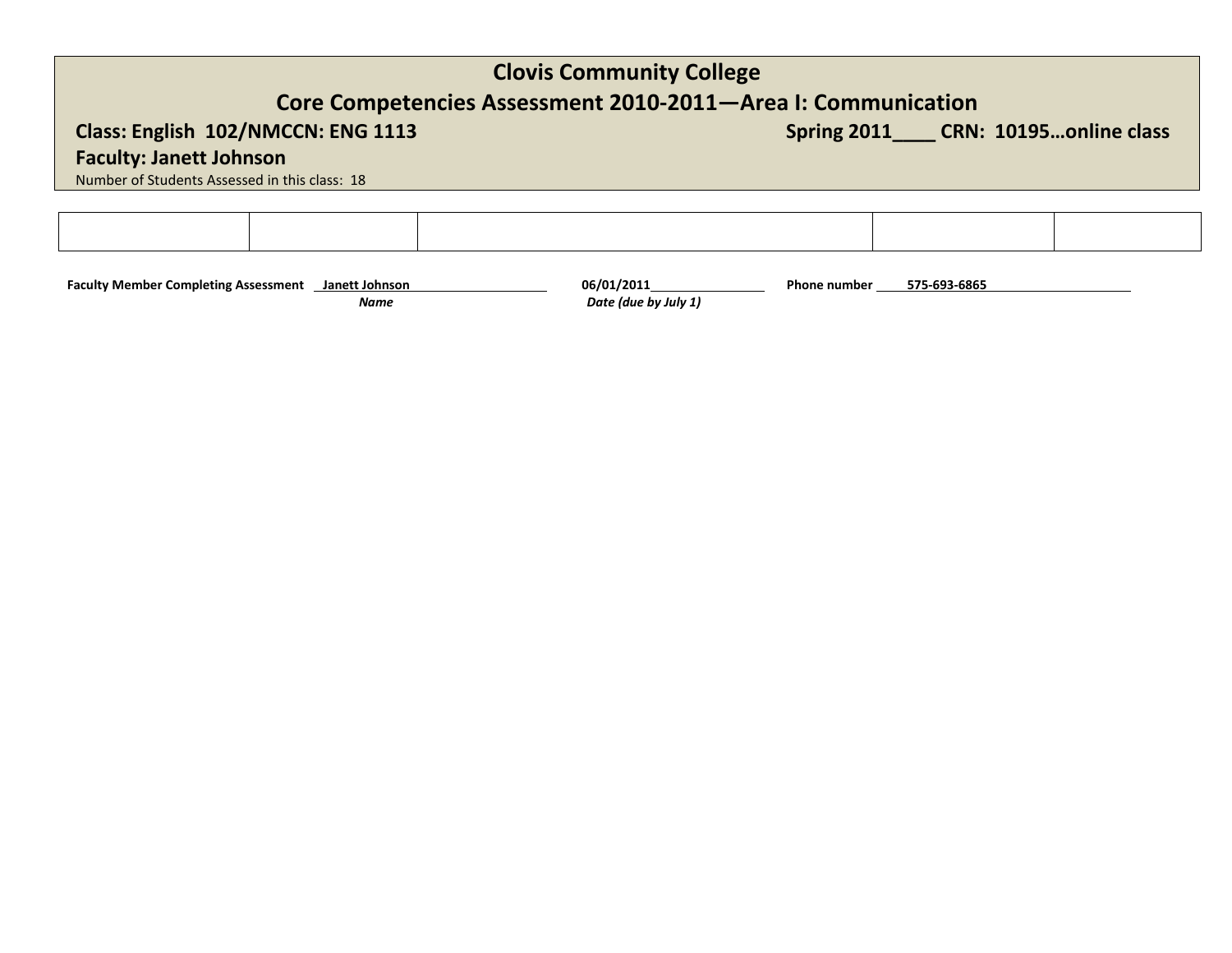## **Core Competencies Assessment 2010-2011—Area I: Communication**

## **Class: English 104/NMCCN: ENG 2113 Spring 2011 Tuesdays Spring 2011 Tuesdays Spring 2011 Tuesdays**

**Faculty: Janett Johnson**

| <b>State Competencies</b>                                | <b>Assessment</b>      |                                                    |                        | <b>Assessment Results</b> |                                                                   |                                                                                                        | <b>How Results Will Be Used</b> | (Optional)       |
|----------------------------------------------------------|------------------------|----------------------------------------------------|------------------------|---------------------------|-------------------------------------------------------------------|--------------------------------------------------------------------------------------------------------|---------------------------------|------------------|
| (Learning Outcomes Being                                 | <b>Procedures</b>      |                                                    |                        |                           | A total of _21___ students were assessed in English 104_____. The |                                                                                                        | <b>To Make Improvements</b>     | Recommendations/ |
| Measured)                                                | <b>Course Name and</b> | Grading Rubrics includes the following categories: |                        |                           |                                                                   |                                                                                                        |                                 | Goals/           |
|                                                          | <b>NMCCN</b>           |                                                    |                        |                           |                                                                   | $1 = 2.6 (65\% \text{ D})$ $2 = 3 (75\% \text{ C})$ $3 = 3.4 (85\% \text{ B}) 4 = 4 (100\% \text{ A})$ |                                 | Priorities       |
|                                                          | (Process/Instrument    |                                                    |                        |                           |                                                                   |                                                                                                        |                                 |                  |
|                                                          | named or described     |                                                    |                        |                           |                                                                   |                                                                                                        |                                 |                  |
|                                                          | - rubric attached)     |                                                    |                        |                           |                                                                   |                                                                                                        |                                 |                  |
| 1. Students will analyze                                 | Students completed     | 1a. Addresses the Prompt/Format                    |                        |                           |                                                                   |                                                                                                        |                                 |                  |
| and evaluate oral and                                    | a 8-10 page research   | (1)                                                | (2)                    | (3)                       | (4)                                                               | Percent of                                                                                             | 1.a. Due to ENG 102,            |                  |
| written communication in                                 | paper for their        | Number of                                          | Number of              | Number of                 | Number of                                                         | "Good and                                                                                              | students were well              |                  |
| terms of situation,                                      | assessment activity.   | Beginning<br>Students                              | Developing<br>Students | Good<br>Students          | Exemplary<br>Students                                             | "Exemplary"                                                                                            | prepared for this               |                  |
| audience, purpose,                                       | This was completed     | $\Omega$                                           | 3                      | 10                        | $\overline{7}$                                                    | 88.75%                                                                                                 | competency.                     |                  |
| aesthetics, and diverse                                  | during the last weeks  |                                                    |                        |                           | The benchmark was met with 100% of the students receiving "good"  |                                                                                                        |                                 |                  |
| points of view.                                          | of class.              | and "exemplary".                                   |                        |                           |                                                                   |                                                                                                        |                                 |                  |
| Students should:                                         |                        |                                                    |                        |                           |                                                                   |                                                                                                        |                                 |                  |
| Understand, appreciate, and                              | Benchmark: 75% of      | 1b.Content/Development/Support                     |                        |                           |                                                                   |                                                                                                        |                                 |                  |
| critically evaluate a variety of                         | students are required  | (1)                                                | (2)                    | (3)                       | (4)                                                               | Percent of                                                                                             | 1.b. By analysis of readings    |                  |
| written and spoken messages<br>in order to make informed | to receive a score of  | Number of                                          | Number of              | Number of                 | Number of                                                         | "Good and                                                                                              | by different authors            |                  |
| decisions.                                               | 3(good) or better on   | Beginning<br>Students                              | Developing<br>Students | Good<br>Students          | Exemplary<br>Students                                             | "Exemplary"                                                                                            | students will be exposed        |                  |
|                                                          | the attached rubrics.  | $\Omega$                                           | $\mathbf{R}$           | 8                         | 9                                                                 | 90.25%                                                                                                 | to different techniques for     |                  |
|                                                          |                        |                                                    |                        |                           | The benchmark was met with 90% of the students receiving "good"   |                                                                                                        | support of their writings.      |                  |
|                                                          |                        | and "exemplary".                                   |                        |                           |                                                                   |                                                                                                        | Students used the support       |                  |
|                                                          |                        |                                                    |                        |                           |                                                                   |                                                                                                        | of our newly established        |                  |
|                                                          |                        |                                                    |                        |                           |                                                                   |                                                                                                        | Writing Center even more        |                  |
|                                                          |                        |                                                    |                        |                           |                                                                   |                                                                                                        | than in the previous            |                  |
|                                                          |                        |                                                    |                        |                           |                                                                   |                                                                                                        | semester, and this really       |                  |
|                                                          |                        |                                                    |                        |                           |                                                                   |                                                                                                        | showed in their papers!         |                  |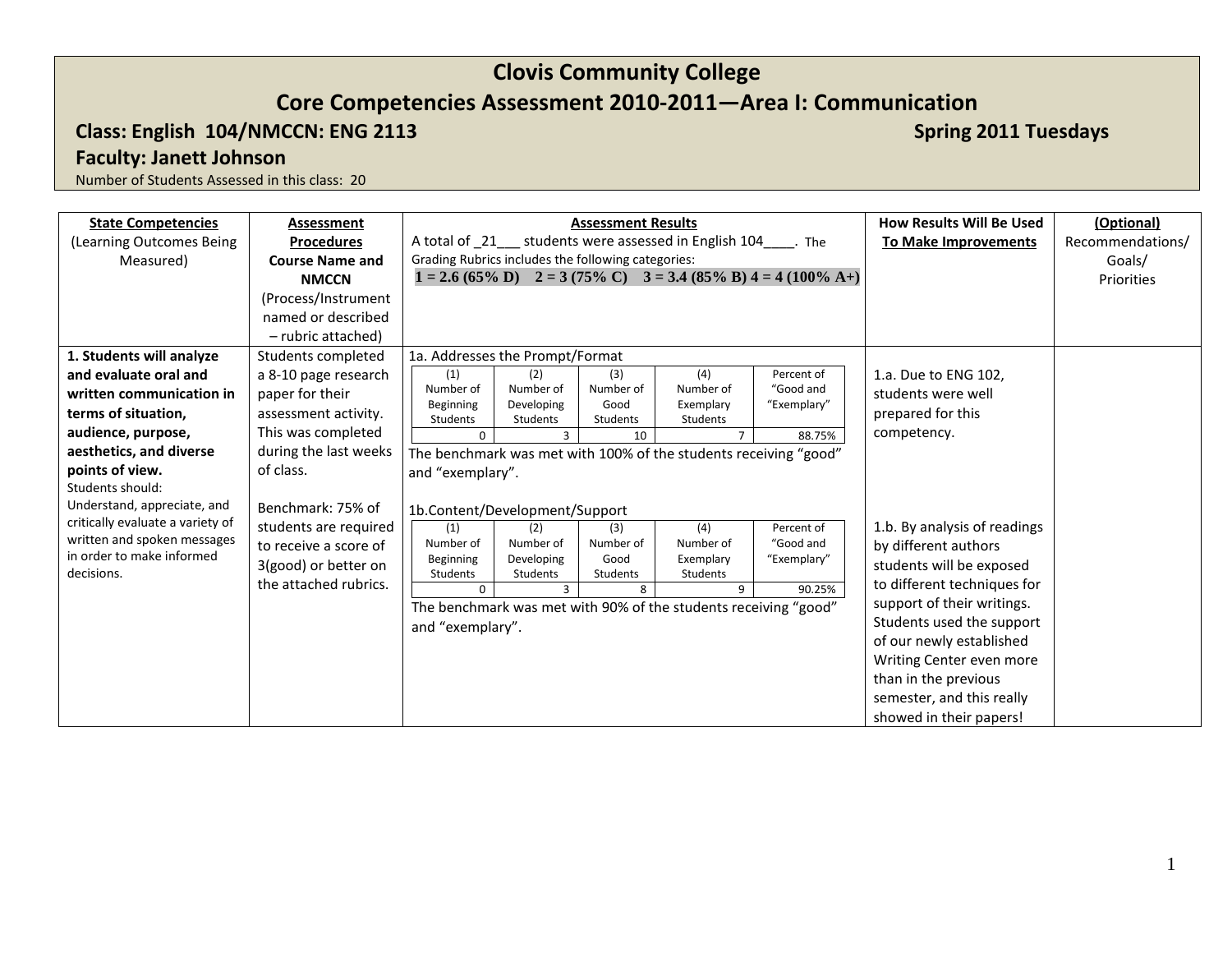## **Core Competencies Assessment 2010-2011—Area I: Communication**

## **Class: English 104/NMCCN: ENG 2113 Spring 2011 Tuesdays Spring 2011 Tuesdays Spring 2011 Tuesdays**

## **Faculty: Janett Johnson**

| 2. Students will express a<br>primary purpose in a  | 2a.Focus/Thesis Organization<br>(4)<br>Percent of<br>(3)<br>$\left( 1\right)$<br>(2)                                                                                    | 2.a. Because I am part of<br>the Title V grant, and one |
|-----------------------------------------------------|-------------------------------------------------------------------------------------------------------------------------------------------------------------------------|---------------------------------------------------------|
| compelling statement and<br>order supporting points | Number of<br>Number of<br>Number of<br>Number of<br>"Good and<br>Exemplary<br>"Exemplary"<br>Beginning<br>Developing<br>Good<br>Students<br>Students<br><b>Students</b> | of the stipulations was to<br>work in partnership with  |
| logically and convincingly.                         | Students<br>87.5%<br>10<br>$\Omega$<br>6                                                                                                                                | another university, we                                  |
| Students should:<br>Organize their thinking to      | The benchmark was met with 87.5 % of the students<br>receiving 'good" or "exemplary".                                                                                   | adopted a more detailed<br>sheet for rubrics. During    |
| express their viewpoints                            |                                                                                                                                                                         | peer-evaluations                                        |
| clearly, concisely, and<br>effectively.             |                                                                                                                                                                         | throughout this semester I                              |
|                                                     |                                                                                                                                                                         | used those rubrics, so the<br>students became more      |
|                                                     |                                                                                                                                                                         | focused on details. This                                |
|                                                     |                                                                                                                                                                         | benefitted them for their                               |
|                                                     |                                                                                                                                                                         | final paper.                                            |

| 3. Students will use effective                                       | 3a. Unity/Development/Coherence                                                    |                                |                          | 3.a. I will continue my       |                                        |                                                      |
|----------------------------------------------------------------------|------------------------------------------------------------------------------------|--------------------------------|--------------------------|-------------------------------|----------------------------------------|------------------------------------------------------|
| rhetorical strategies to<br>persuade, inform, and engage.            | Number of<br>Beginning                                                             | (2)<br>Number of<br>Developing | (3)<br>Number of<br>Good | (4)<br>Number of<br>Exemplary | Percent of<br>"Good and<br>"Exemplary" | approach to strategies to<br>ensure success in other |
| Students should:                                                     | <b>Students</b>                                                                    | <b>Students</b>                | Students                 | Students                      |                                        | classes.                                             |
| Select and use the best means to                                     |                                                                                    |                                |                          |                               | 87.5%                                  |                                                      |
| deliver a particular message to a<br>particular audience. Rhetorical | The benchmark was met with 88% of the students receiving "good"<br>or "exemplary". |                                |                          |                               |                                        |                                                      |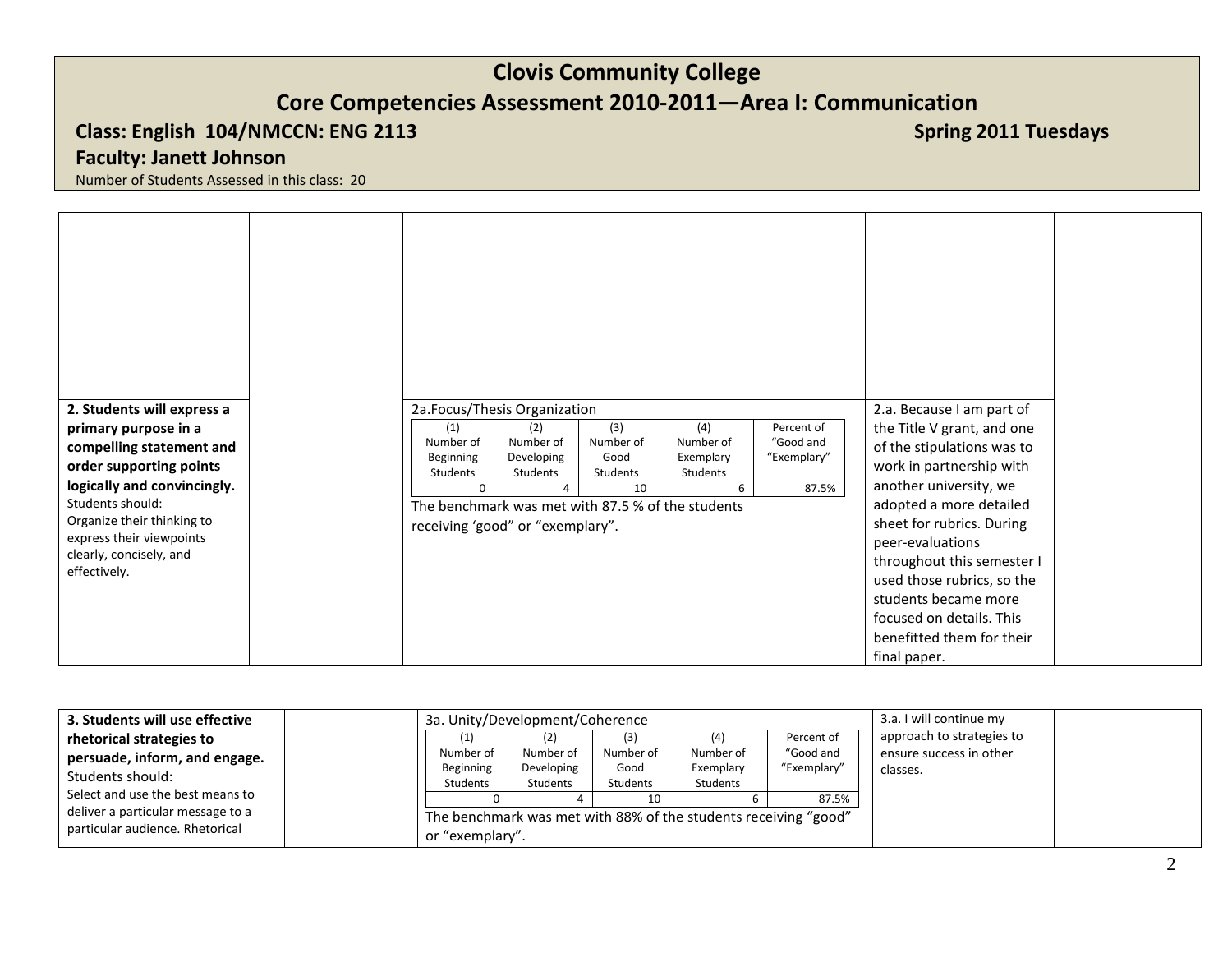# **Core Competencies Assessment 2010-2011—Area I: Communication**

## **Class: English 104/NMCCN: ENG 2113 Spring 2011 Tuesdays Spring 2011 Tuesdays Spring 2011 Tuesdays**

## **Faculty: Janett Johnson**

| strategies include but are not<br>limited to modes (such as narration,<br>description, and persuasion), genres<br>(essays, web pages, reports,<br>proposals), media and technology<br>(PowerPointTM, electronic writing),<br>and graphics (charts, diagrams,<br>formats). | 3b. Concession/Counterargument<br>(3)<br>(4)<br>Percent of<br>(2)<br>(1)<br>Number of<br>"Good and<br>Number of<br>Number of<br>Number of<br>Beginning<br>Developing<br>Good<br>"Exemplary"<br>Exemplary<br>Students<br>Students<br>Students<br>Students<br>6<br>86%<br>$\overline{7}$<br>$\Omega$<br>The benchmark was met with 86% of the students<br>receiving "good" or "exemplary."<br>3c. Rhetorical Techniques<br>(4)<br>Percent of<br>(1)<br>(2)<br>(3)<br>Number of<br>Number of<br>Number of<br>Number of<br>"Good and<br>Good<br>Beginning<br>Developing<br>Exemplary<br>"Exemplary"<br>Students<br>Students<br>Students<br>Students<br>$\overline{7}$<br>8<br>5<br>$\Omega$<br>85.25%<br>The benchmark was met with 85% of the students receiving 'good"<br>or "exemplary". | 3.b. I engaged students in<br>oral debates to have them<br>practice counter arguing.<br>Additionally, we watched<br>the movie, The Great<br>Debaters that show debate<br>in context and made<br>students aware of the<br>importance of 'thinking' the<br>'opposite' way. The writing<br>Center, again, was very<br>instrumental in assisting the<br>students in their writing<br>process.<br>3.c. Students were well<br>prepared for rhetorical<br>techniques due to in-class<br>exercises on an oral and<br>written basis. |
|---------------------------------------------------------------------------------------------------------------------------------------------------------------------------------------------------------------------------------------------------------------------------|-----------------------------------------------------------------------------------------------------------------------------------------------------------------------------------------------------------------------------------------------------------------------------------------------------------------------------------------------------------------------------------------------------------------------------------------------------------------------------------------------------------------------------------------------------------------------------------------------------------------------------------------------------------------------------------------------------------------------------------------------------------------------------------------|-----------------------------------------------------------------------------------------------------------------------------------------------------------------------------------------------------------------------------------------------------------------------------------------------------------------------------------------------------------------------------------------------------------------------------------------------------------------------------------------------------------------------------|
| 4. Students will employ writing<br>and/or speaking processes such<br>as planning, collaborating,<br>organizing, composing, revising,<br>and editing to create<br>presentations using correct<br>diction, syntax, grammar, and                                             | 4a. Expression (Wording and Phrasing):<br>(4)<br>(2)<br>(3)<br>Percent of<br>(1)<br>Number of<br>Number of<br>"Good and<br>Number of<br>Number of<br>Beginning<br>Good<br>Developing<br>Exemplary<br>"Exemplary"<br>Students<br>Students<br>Students<br>Students<br>$\overline{2}$<br>10<br>8<br>90%<br>$\Omega$<br>The benchmark was met with 90% of the students receiving "good"<br>or 'exemplary".                                                                                                                                                                                                                                                                                                                                                                                  | 4.a. Students had a<br>wonderful knowledge of<br>the English language due<br>to past experiences as<br>well as in and out of class<br>assignments.                                                                                                                                                                                                                                                                                                                                                                          |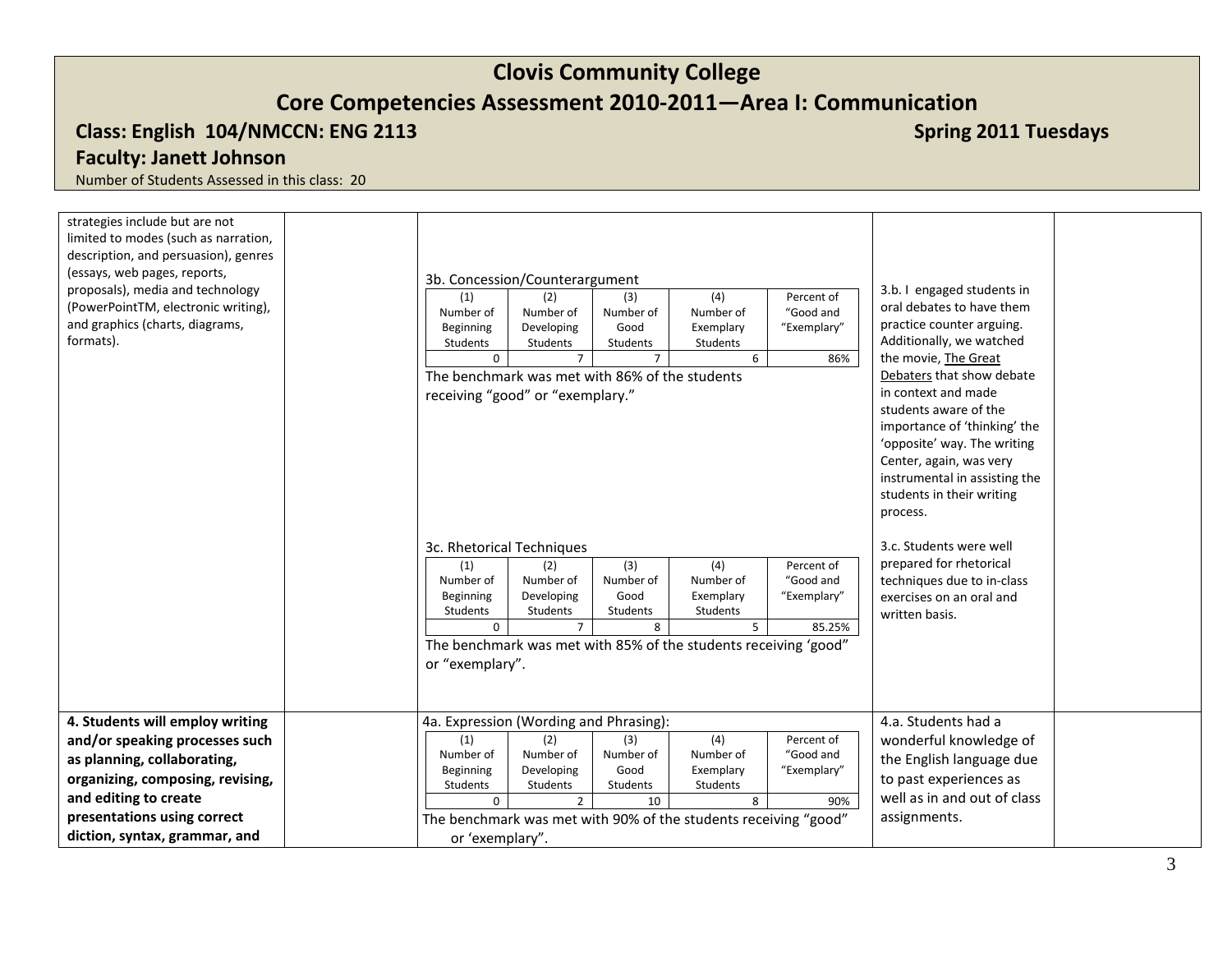## **Core Competencies Assessment 2010-2011—Area I: Communication**

## **Class: English 104/NMCCN: ENG 2113 Spring 2011 Tuesdays Spring 2011 Tuesdays Spring 2011 Tuesdays**

**Faculty: Janett Johnson**

| mechanics.<br>Students should:<br>Use standard processes for<br>generating documents or oral<br>presentations independently<br>and in groups. | 4b. Sentence Skills<br>(1)<br>Number of                 | (2)<br>Number of                       | (3)<br>Number of       | (4)<br>Number of                                                                               | Percent of<br>"Good and | 4.b. The Writing Center<br>was vital in supporting                                                                |  |
|-----------------------------------------------------------------------------------------------------------------------------------------------|---------------------------------------------------------|----------------------------------------|------------------------|------------------------------------------------------------------------------------------------|-------------------------|-------------------------------------------------------------------------------------------------------------------|--|
|                                                                                                                                               | Beginning<br>Students<br>$\mathbf 0$<br>or "exemplary". | Developing<br>Students<br>$\mathbf{0}$ | Good<br>Students<br>10 | Exemplary<br>Students<br>10<br>The benchmark was met with 93% of the students receiving "good" | "Exemplary"<br>92.5%    | students' writing process.<br>Also, the in-class peer-<br>evaluations contributed<br>to such high<br>performance. |  |
|                                                                                                                                               |                                                         |                                        |                        |                                                                                                |                         |                                                                                                                   |  |

| 4c. Grammar/Punctuation/Spelling. |            |           |                                                                 |             | 4.c. Same as 4.a and b. |  |
|-----------------------------------|------------|-----------|-----------------------------------------------------------------|-------------|-------------------------|--|
| (1)                               | (2)        | (3)       | (4)                                                             | Percent of  |                         |  |
| Number of                         | Number of  | Number of | Number of                                                       | "Good and   |                         |  |
| Beginning                         | Developing | Good      | Exemplary                                                       | "Exemplary" |                         |  |
| Students                          | Students   | Students  | Students                                                        |             |                         |  |
|                                   |            | 10        | 10                                                              | 92.5%       |                         |  |
|                                   |            |           | The benchmark was met with 93% of the students receiving "good" |             |                         |  |
| or "exemplary".                   |            |           |                                                                 |             |                         |  |
|                                   |            |           |                                                                 |             |                         |  |
|                                   |            |           |                                                                 |             |                         |  |
|                                   |            |           |                                                                 |             |                         |  |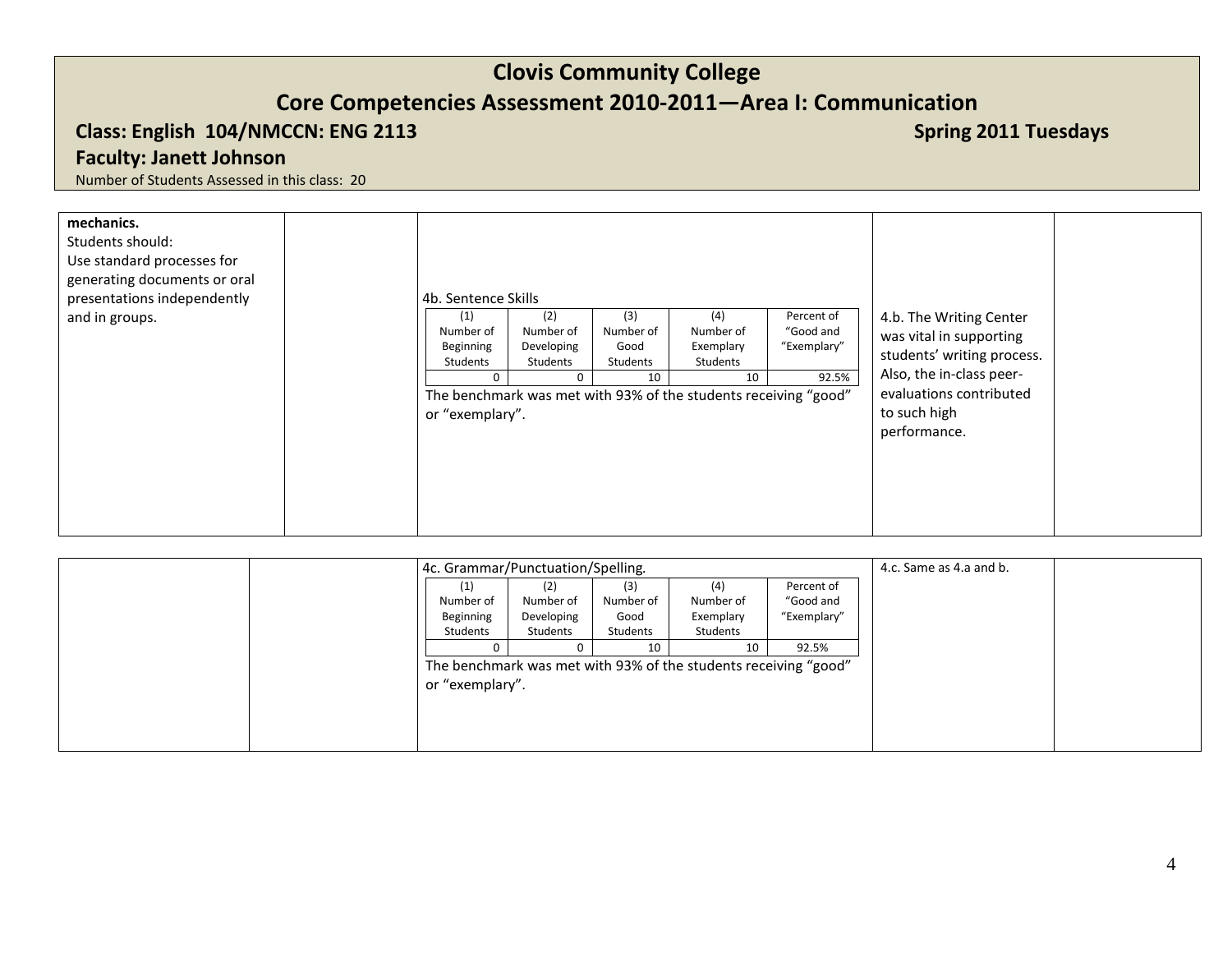## **Class: English 104/NMCCN: ENG 2113 Spring 2011 Tuesdays Spring 2011 Tuesdays Spring 2011 Tuesdays**

**Faculty: Janett Johnson**

|                                                                                                                                                                                                                          | 5a. In-text citations and Integrating Research                                                                                                                                                                                                                                                                                                                                      | 5.a. Due to many in-class                                                                                                                                                                                                                                          |
|--------------------------------------------------------------------------------------------------------------------------------------------------------------------------------------------------------------------------|-------------------------------------------------------------------------------------------------------------------------------------------------------------------------------------------------------------------------------------------------------------------------------------------------------------------------------------------------------------------------------------|--------------------------------------------------------------------------------------------------------------------------------------------------------------------------------------------------------------------------------------------------------------------|
| 5. Students will integrate<br>research correctly and                                                                                                                                                                     | Percent of<br>(1)<br>(2)<br>(3)<br>(4)<br>Number of<br>"Good and<br>Number of<br>Number of<br>Number of<br>Good<br>Beginning<br>Developing<br>Exemplary<br>"Exemplary"                                                                                                                                                                                                              | performed mini sessions,<br>students had a pretty good<br>grasp on this rubric.                                                                                                                                                                                    |
| ethically from credible<br>sources to support the<br>primary purpose of a<br>communication.<br>Students should:                                                                                                          | Students<br>Students<br>Students<br>Students<br>$\overline{3}$<br>10<br>3<br>$\overline{4}$<br>83.5%<br>The benchmark was met with 84% of the students receiving 'good"<br>or "exemplary".                                                                                                                                                                                          | Students also used the<br>Writing Center a lot for<br>support, and it showed.<br>Also, I will continue putting<br>emphasis on this                                                                                                                                 |
| Gather legitimate<br>information to support<br>ideas without plagiarizing,<br>misinforming or distorting.                                                                                                                |                                                                                                                                                                                                                                                                                                                                                                                     | competency during ENG 102<br>and during ENG 104.                                                                                                                                                                                                                   |
| 6. Students will engage in<br>reasoned civic discourse<br>while recognizing the<br>distinctions among<br>opinions, facts, and<br>inferences.<br>Students should:<br>Negotiate civilly with<br>others to accomplish goals | 6a. Argumentation<br>$\overline{(4)}$<br>(2)<br>(3)<br>Percent of<br>(1)<br>Number of<br>Number of<br>Number of<br>"Good and<br>Number of<br>Good<br>Beginning<br>Developing<br>Exemplary<br>"Exemplary"<br>Students<br>Students<br>Students<br>Students<br>$\overline{3}$<br>8<br>8<br>88.5%<br>The benchmark was met with 89% of the students receiving "good"<br>or "exemplary". | 6.a. Because of many class<br>discussions students are<br>able to accept differences as<br>well as a diversity of<br>opinions. I will continue to<br>have many in-class<br>discussions regarding<br>movies, readings, and the<br>attendance of cultural<br>events. |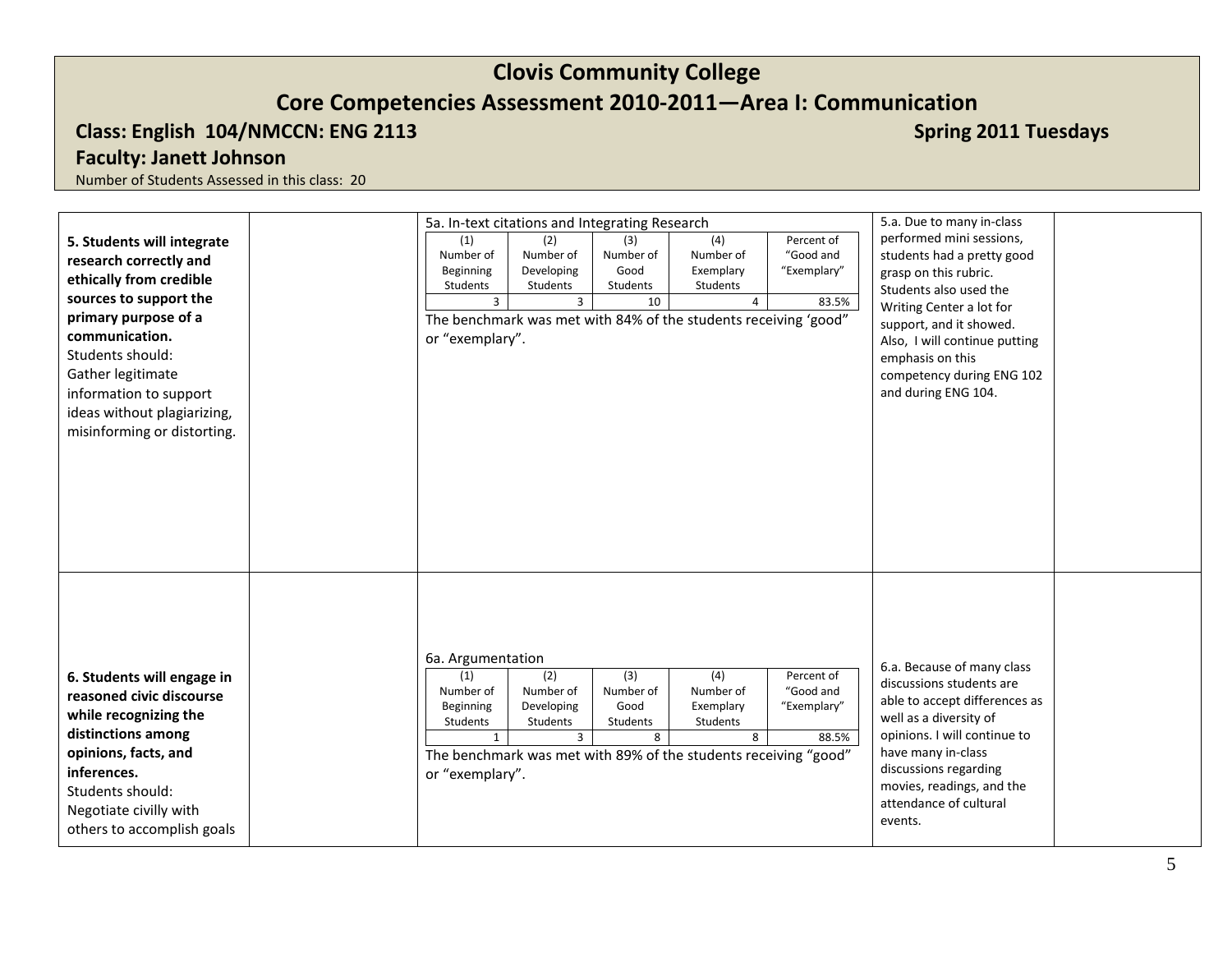## **Core Competencies Assessment 2010-2011—Area I: Communication**

## **Class: English 104/NMCCN: ENG 2113 Class: English 104/NMCCN: ENG 2113**

**Faculty: Janett Johnson**

Number of Students Assessed in this class: 20

| and to function as<br>responsible citizens. |                                            |            |           |                                                                 |             |                               |
|---------------------------------------------|--------------------------------------------|------------|-----------|-----------------------------------------------------------------|-------------|-------------------------------|
|                                             | 6b. Integrating quotations and Paraphrases |            |           | 6.b. I will continue to place                                   |             |                               |
|                                             |                                            | (2)        | (3)       | (4)                                                             | Percent of  | emphasis on in-text citation, |
|                                             | Number of                                  | Number of  | Number of | Number of                                                       | "Good and   | quotations and paraphrases    |
|                                             | Beginning                                  | Developing | Good      | Exemplary                                                       | "Exemplary" | by addressing real life       |
|                                             | Students                                   | Students   | Students  | Students                                                        |             | situations/speeches of        |
|                                             |                                            | Δ          |           |                                                                 | 88%         | politicians as prime          |
|                                             |                                            |            |           | The benchmark was met with 88% of the students receiving "good" |             | examples . I will also        |
|                                             | or "exemplary".                            |            |           |                                                                 |             | continue to encourage visits  |
|                                             |                                            |            |           |                                                                 |             | to the Writing Center, and    |
|                                             |                                            |            |           |                                                                 |             | pay close attention to the    |
|                                             |                                            |            |           |                                                                 |             | Bedford Researcher/advise     |
|                                             |                                            |            |           |                                                                 |             | the students to use the       |
|                                             |                                            |            |           |                                                                 |             | resources offered!            |

Faculty Member Completing Assessment **Janett Johnson 1996** 06/08/2011 1997 06/08/2011 Phone number  *Name Date (due by July 1)* **575-693-6865**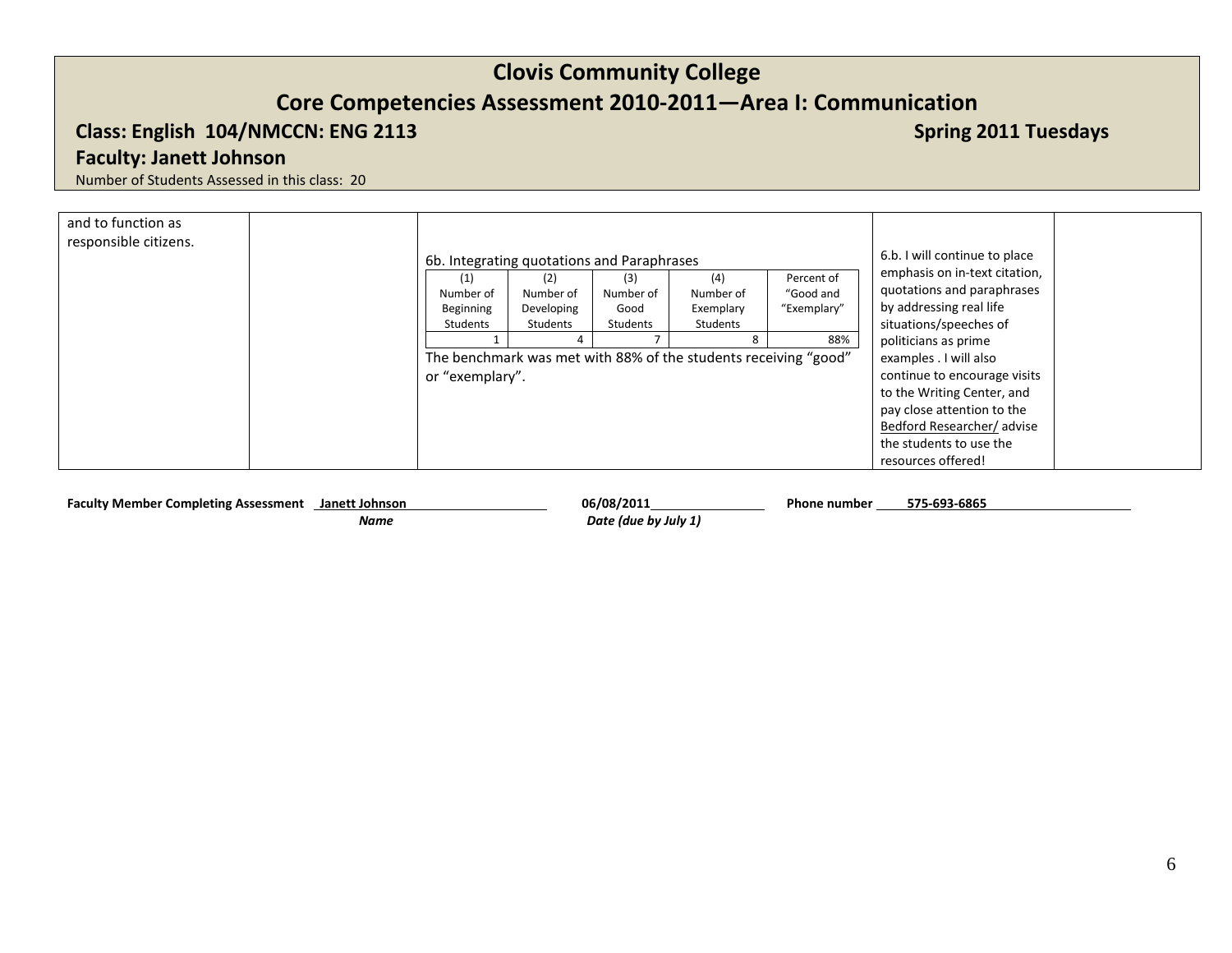## **Core Competencies Assessment 2010-2011—Area I: Communication**

**Class: English 104/NMCCN: ENG 2113 CRN: 10571 and 10572, ITV, 10:08-11:08 AM** 

**Faculty: Janett Johnson**

| <b>State Competencies</b>               | Assessment             |                                                    |                        | <b>Assessment Results</b> |                                                                 |                                                                                                        | <b>How Results Will Be Used</b> | (Optional)       |
|-----------------------------------------|------------------------|----------------------------------------------------|------------------------|---------------------------|-----------------------------------------------------------------|--------------------------------------------------------------------------------------------------------|---------------------------------|------------------|
| (Learning Outcomes Being                | <b>Procedures</b>      |                                                    |                        |                           | A total of 21 students were assessed in English 104 Fine        |                                                                                                        | <b>To Make Improvements</b>     | Recommendations/ |
| Measured)                               | <b>Course Name and</b> | Grading Rubrics includes the following categories: |                        |                           |                                                                 |                                                                                                        |                                 | Goals/           |
|                                         | <b>NMCCN</b>           |                                                    |                        |                           |                                                                 | $1 = 2.6 (65\% \text{ D})$ $2 = 3 (75\% \text{ C})$ $3 = 3.4 (85\% \text{ B}) 4 = 4 (100\% \text{ A})$ |                                 | Priorities       |
|                                         | (Process/Instrument    |                                                    |                        |                           |                                                                 |                                                                                                        |                                 |                  |
|                                         | named or described     |                                                    |                        |                           |                                                                 |                                                                                                        |                                 |                  |
|                                         | - rubric attached)     |                                                    |                        |                           |                                                                 |                                                                                                        |                                 |                  |
| 1. Students will analyze                | Students completed     | 1a. Addresses the Prompt/Format                    |                        |                           |                                                                 |                                                                                                        |                                 |                  |
| and evaluate oral and                   | a research paper (8-   | (1)                                                | (2)                    | (3)                       | (4)                                                             | Percent of                                                                                             | 1.a. Due to ENG 102,            |                  |
| written communication in                | 10 pages) for their    | Number of                                          | Number of              | Number of                 | Number of                                                       | "Good and                                                                                              | students were well              |                  |
| terms of situation,                     | assessment activity.   | Beginning<br>Students                              | Developing<br>Students | Good<br>Students          | Exemplary<br>Students                                           | "Exemplary"                                                                                            | prepared for this               |                  |
| audience, purpose,                      | This was completed     | $\Omega$                                           | $\mathbf{0}$           | 6                         | 5                                                               | 91.8%                                                                                                  | competency.                     |                  |
| aesthetics, and diverse                 | during the last        |                                                    |                        |                           | The benchmark was met with 92% of the students receiving "good" |                                                                                                        |                                 |                  |
| points of view.                         | quarter of the         | and "exemplary".                                   |                        |                           |                                                                 |                                                                                                        |                                 |                  |
| Students should:                        | semester of class.     |                                                    |                        |                           |                                                                 |                                                                                                        |                                 |                  |
| Understand, appreciate, and             |                        | 1b.Content/Development/Support                     |                        |                           |                                                                 |                                                                                                        |                                 |                  |
| critically evaluate a variety of        | Benchmark: 75% of      | (1)                                                | (2)                    | (3)                       | (4)                                                             | Percent of                                                                                             | 1.b. By analysis of readings    |                  |
| written and spoken messages             | students are required  | Number of                                          | Number of              | Number of                 | Number of                                                       | "Good and                                                                                              | by different authors            |                  |
| in order to make informed<br>decisions. | to receive a score of  | Beginning<br>Students                              | Developing<br>Students | Good<br>Students          | Exemplary<br><b>Students</b>                                    | "Exemplary"                                                                                            | students will be exposed        |                  |
|                                         | 3(good) or better on   | $\Omega$                                           | $\Omega$               | 6                         | 5                                                               | 91.8%                                                                                                  | to different techniques for     |                  |
|                                         | the attached rubrics.  |                                                    |                        |                           | The benchmark was met with 92% of the students receiving "good" |                                                                                                        | support of their writings.      |                  |
|                                         |                        | and "exemplary".                                   |                        |                           |                                                                 |                                                                                                        |                                 |                  |
|                                         |                        |                                                    |                        |                           |                                                                 |                                                                                                        |                                 |                  |
| 2. Students will express a              |                        | 2a.Focus/Thesis Organization                       |                        |                           |                                                                 |                                                                                                        | 2.a. Students will be           |                  |
| primary purpose in a                    |                        | (1)                                                | (2)                    | (3)                       | (4)                                                             | Percent of                                                                                             | assigned exercises to           |                  |
| compelling statement and                |                        | Number of                                          | Number of              | Number of                 | Number of                                                       | "Good and                                                                                              | practice structural             |                  |
| order supporting points                 |                        | Beginning<br>Students                              | Developing             | Good<br>Students          | Exemplary<br>Students                                           | "Exemplary"                                                                                            | sequencing as well as           |                  |
| logically and convincingly.             |                        | $\Omega$                                           | Students<br>$\Omega$   | $\overline{7}$            | $\overline{4}$                                                  | 90.45%                                                                                                 | readings to observe this        |                  |
| Students should:                        |                        | The benchmark was met with 90% of the students     |                        |                           |                                                                 |                                                                                                        | method in other author's        |                  |
| Organize their thinking to              |                        | receiving 'good" or "exemplary".                   |                        |                           |                                                                 |                                                                                                        | writings.                       |                  |
| express their viewpoints                |                        |                                                    |                        |                           |                                                                 |                                                                                                        |                                 |                  |
| clearly, concisely, and                 |                        |                                                    |                        |                           |                                                                 |                                                                                                        |                                 |                  |
| effectively.                            |                        |                                                    |                        |                           |                                                                 |                                                                                                        |                                 |                  |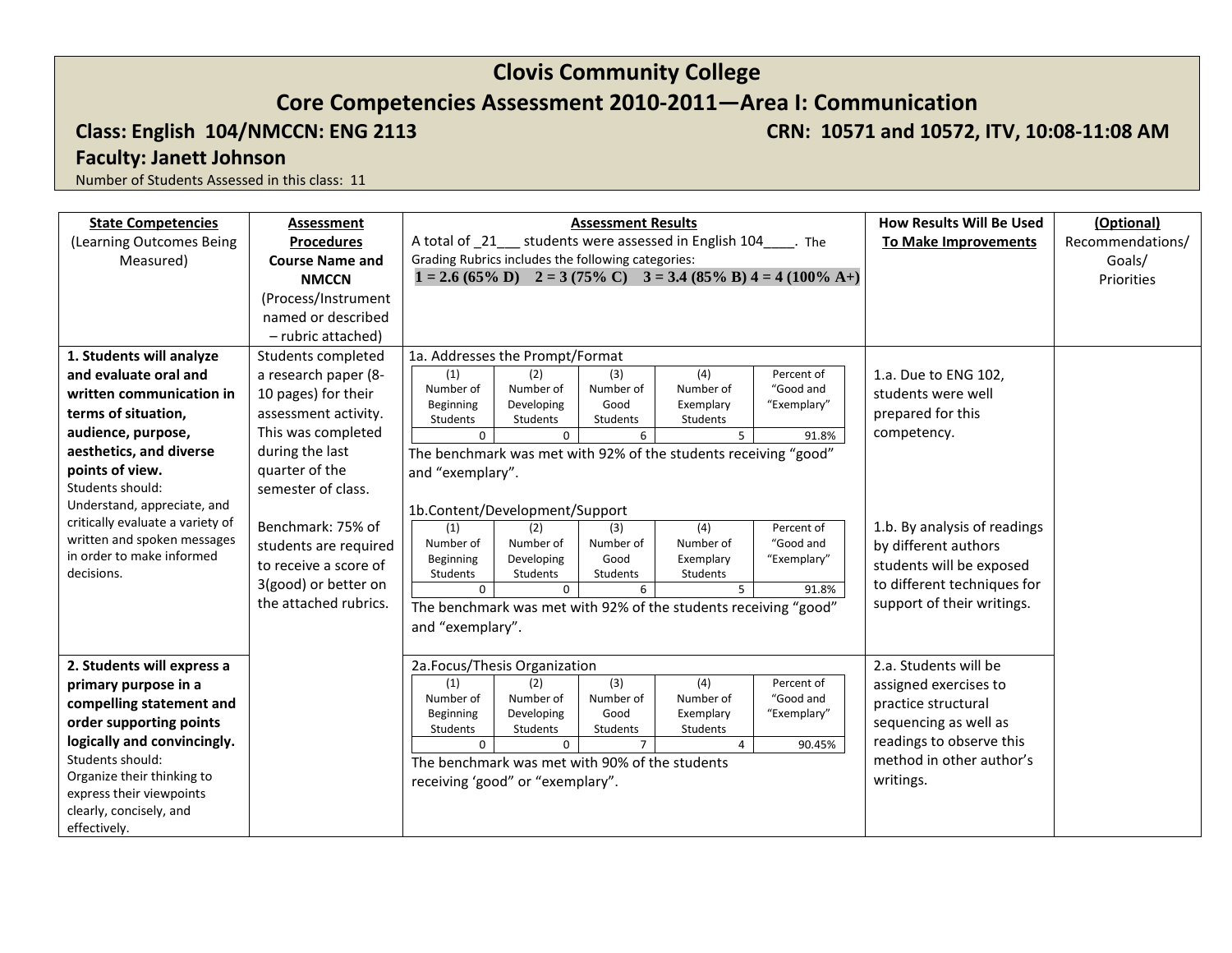**Class: English 104/NMCCN: ENG 2113 CRN: 10571 and 10572, ITV, 10:08-11:08 AM** 

## **Faculty: Janett Johnson**

| 3. Students will use effective       | 3a. Unity/Development/Coherence                |                        |                         |                                                                 |             |                              |
|--------------------------------------|------------------------------------------------|------------------------|-------------------------|-----------------------------------------------------------------|-------------|------------------------------|
| rhetorical strategies to             | (1)                                            | (2)                    | (3)                     | (4)                                                             | Percent of  | 3.a. I will continue my      |
| persuade, inform, and engage.        | Number of                                      | Number of              | Number of               | Number of                                                       | "Good and   | approach to strategies to    |
| Students should:                     | Beginning<br>Students                          | Developing<br>Students | Good<br><b>Students</b> | Exemplary<br>Students                                           | "Exemplary" | ensure success in other      |
| Select and use the best means to     | $\mathbf 0$                                    | $\mathbf 0$            | 6                       | 5                                                               | 91.8%       | classes.                     |
| deliver a particular message to a    |                                                |                        |                         | The benchmark was met with 92% of the students receiving "good" |             |                              |
| particular audience. Rhetorical      | or "exemplary".                                |                        |                         |                                                                 |             |                              |
| strategies include but are not       |                                                |                        |                         |                                                                 |             |                              |
| limited to modes (such as narration, |                                                |                        |                         |                                                                 |             |                              |
| description, and persuasion), genres |                                                |                        |                         |                                                                 |             |                              |
| (essays, web pages, reports,         |                                                |                        |                         |                                                                 |             |                              |
| proposals), media and technology     | 3b. Concession/Counterargument<br>(1)          | (2)                    | (3)                     |                                                                 | Percent of  | 3.b. I will continue to      |
| (PowerPointTM, electronic writing),  | Number of                                      | Number of              | Number of               | (4)<br>Number of                                                | "Good and   | engage students in oral      |
| and graphics (charts, diagrams,      | Beginning                                      | Developing             | Good                    | Exemplary                                                       | "Exemplary" | debates and group            |
| formats).                            | Students                                       | Students               | Students                | Students                                                        |             | discussions to have them     |
|                                      | $\mathbf{1}$                                   | $\overline{4}$         | 3                       | $\overline{3}$                                                  | 83.6%       | practice counter arguing.    |
|                                      | The benchmark was met with 84% of the students |                        |                         |                                                                 |             | Additionally, we will watch  |
|                                      | Receiving "good" or "exemplary".               |                        |                         |                                                                 |             | the movie, The Great         |
|                                      |                                                |                        |                         |                                                                 |             | Debaters to show debate in   |
|                                      |                                                |                        |                         |                                                                 |             | context and to make          |
|                                      |                                                |                        |                         |                                                                 |             | students aware of the        |
|                                      |                                                |                        |                         |                                                                 |             | importance of 'thinking' the |
|                                      |                                                |                        |                         |                                                                 |             | 'opposite' way.              |
|                                      | 3c. Rhetorical Techniques                      |                        |                         |                                                                 |             |                              |
|                                      | (1)                                            | (2)                    | (3)                     | (4)                                                             | Percent of  | 3.c. Students were well      |
|                                      | Number of                                      | Number of              | Number of               | Number of                                                       | "Good and   | prepared for rhetorical      |
|                                      | Beginning<br>Students                          | Developing<br>Students | Good<br>Students        | Exemplary<br>Students                                           | "Exemplary" | techniques due to their ENG  |
|                                      | $\mathbf{0}$                                   | 5                      | 3                       | 3                                                               | 84.5%       | 102 class when I taught the  |
|                                      |                                                |                        |                         | The benchmark was met with 85% of the students receiving 'good" |             | same students.               |
|                                      | or "exemplary".                                |                        |                         |                                                                 |             |                              |
|                                      |                                                |                        |                         |                                                                 |             |                              |
|                                      |                                                |                        |                         |                                                                 |             |                              |
|                                      |                                                |                        |                         |                                                                 |             |                              |
|                                      |                                                |                        |                         |                                                                 |             |                              |
|                                      |                                                |                        |                         |                                                                 |             |                              |
|                                      |                                                |                        |                         |                                                                 |             |                              |
|                                      |                                                |                        |                         |                                                                 |             |                              |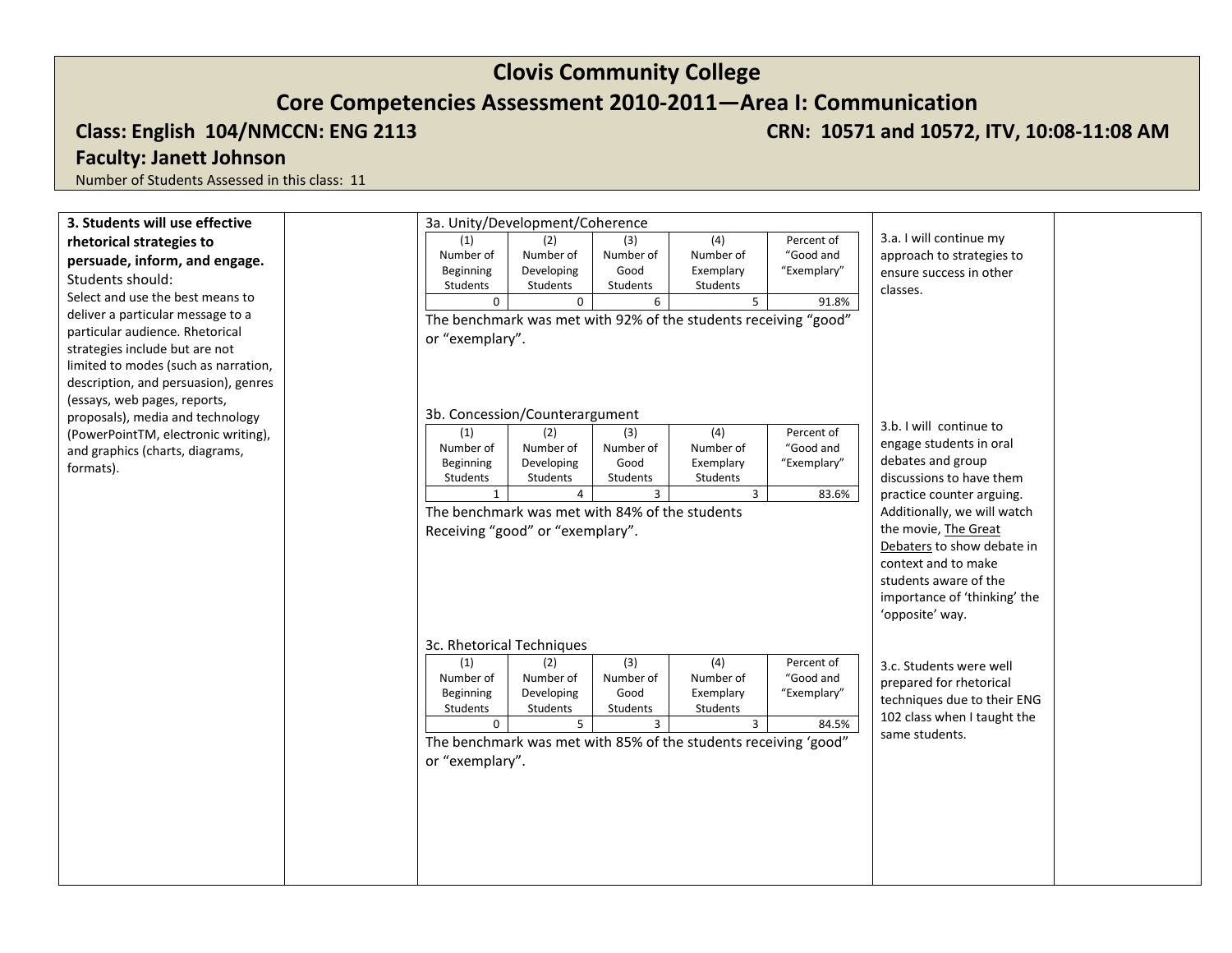**Class: English 104/NMCCN: ENG 2113 CRN: 10571 and 10572, ITV, 10:08-11:08 AM** 

## **Faculty: Janett Johnson**

| 4. Students will employ writing  | 4a. Expression (Wording and Phrasing): |                        |                  |                                                                 |             | 4.a. Students had a      |
|----------------------------------|----------------------------------------|------------------------|------------------|-----------------------------------------------------------------|-------------|--------------------------|
| and/or speaking processes such   | (1)                                    | (2)                    | (3)              | (4)                                                             | Percent of  | wonderful knowledge of   |
| as planning, collaborating,      | Number of                              | Number of              | Number of        | Number of                                                       | "Good and   | the English language due |
| organizing, composing, revising, | Beginning<br>Students                  | Developing<br>Students | Good<br>Students | Exemplary<br>Students                                           | "Exemplary" | to past experiences and  |
| and editing to create            | $\mathbf 0$                            | 0                      | 4                |                                                                 | 94.5%       | again, because I taught  |
| presentations using correct      |                                        |                        |                  | The benchmark was met with 95% of the students receiving "good" |             | them during the previous |
| diction, syntax, grammar, and    | or 'exemplary".                        |                        |                  |                                                                 |             | semester in ENG 102.     |
| mechanics.                       |                                        |                        |                  |                                                                 |             |                          |
| Students should:                 |                                        |                        |                  |                                                                 |             |                          |
| Use standard processes for       | 4b. Sentence Skills                    |                        |                  |                                                                 |             | 4.b. Same as 4.a.        |
| generating documents or oral     | (1)                                    | (2)                    | (3)              | (4)                                                             | Percent of  |                          |
| presentations independently      | Number of                              | Number of              | Number of        | Number of                                                       | "Good and   |                          |
| and in groups.                   | Beginning<br>Students                  | Developing<br>Students | Good<br>Students | Exemplary<br>Students                                           | "Exemplary" |                          |
|                                  | $\Omega$                               | $\Omega$               | $\overline{4}$   |                                                                 | 94.5%       |                          |
|                                  |                                        |                        |                  | The benchmark was met with 95% of the students receiving "good" |             |                          |
|                                  | or "exemplary".                        |                        |                  |                                                                 |             |                          |
|                                  |                                        |                        |                  |                                                                 |             |                          |
|                                  |                                        |                        |                  |                                                                 |             |                          |
|                                  |                                        |                        |                  |                                                                 |             |                          |
|                                  |                                        |                        |                  |                                                                 |             |                          |
|                                  |                                        |                        |                  |                                                                 |             |                          |
|                                  |                                        |                        |                  |                                                                 |             |                          |
|                                  |                                        |                        |                  |                                                                 |             |                          |
|                                  |                                        |                        |                  |                                                                 |             |                          |

| 4c. Grammar/Punctuation/Spelling. |            |           |                                                                 |             | 4.c. Same as 4.a. |  |
|-----------------------------------|------------|-----------|-----------------------------------------------------------------|-------------|-------------------|--|
| (1)                               | (2)        | (3)       | (4)                                                             | Percent of  |                   |  |
| Number of                         | Number of  | Number of | Number of                                                       | "Good and   |                   |  |
| Beginning                         | Developing | Good      | Exemplary                                                       | "Exemplary" |                   |  |
| Students                          | Students   | Students  | Students                                                        |             |                   |  |
|                                   |            |           |                                                                 | 95.9%       |                   |  |
|                                   |            |           | The benchmark was met with 96% of the students receiving "good" |             |                   |  |
| or "exemplary".                   |            |           |                                                                 |             |                   |  |
|                                   |            |           |                                                                 |             |                   |  |
|                                   |            |           |                                                                 |             |                   |  |
|                                   |            |           |                                                                 |             |                   |  |
|                                   |            |           |                                                                 |             |                   |  |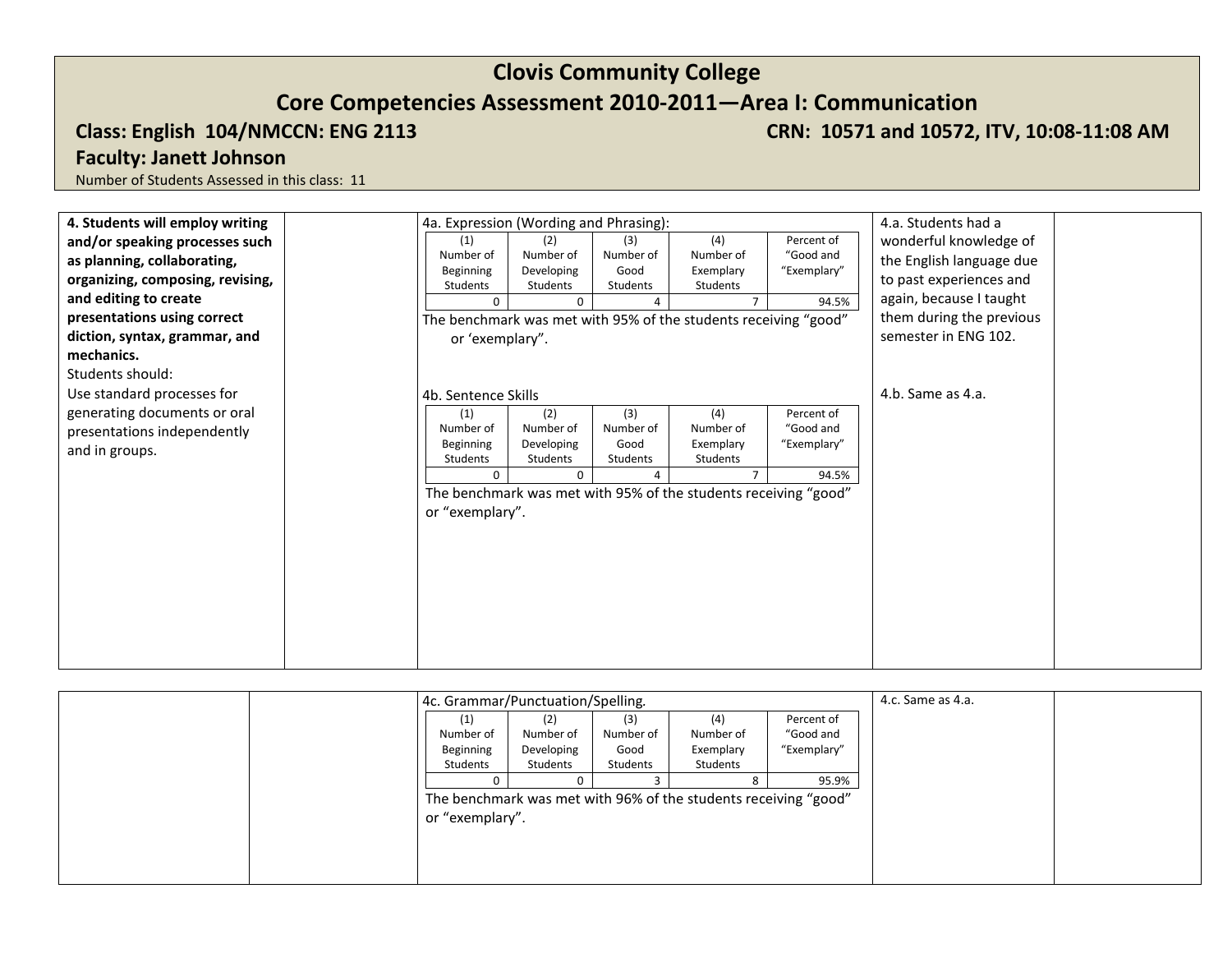**Class: English 104/NMCCN: ENG 2113 CRN: 10571 and 10572, ITV, 10:08-11:08 AM** 

## **Faculty: Janett Johnson**

| 5. Students will integrate<br>research correctly and<br>ethically from credible<br>sources to support the<br>primary purpose of a<br>communication.<br>Students should:<br>Gather legitimate<br>information to support<br>ideas without plagiarizing,                   | 5a. In-text citations and Integrating Research<br>(1)<br>Number of<br>Beginning<br>Students<br>$\mathbf 0$<br>or "exemplary". | (2)<br>Number of<br>Developing<br>Students<br>$\mathbf 0$    | (3)<br>Number of<br>Good<br>Students<br>6            | (4)<br>Number of<br>Exemplary<br>Students<br>5<br>The benchmark was met with 92% of the students receiving 'good"                           | Percent of<br>"Good and<br>"Exemplary"<br>91.8% | 5.a. Students were advanced<br>due to ENG 102 with this<br>process. Students also had<br>guidance due to a librarian<br>coming to class as well as<br>the Writing Center director,<br>who taught mini-sessions<br>additionally to my lectures<br>on research format and<br>documentation as well as<br>implementation of sources.<br>I will continue putting |
|-------------------------------------------------------------------------------------------------------------------------------------------------------------------------------------------------------------------------------------------------------------------------|-------------------------------------------------------------------------------------------------------------------------------|--------------------------------------------------------------|------------------------------------------------------|---------------------------------------------------------------------------------------------------------------------------------------------|-------------------------------------------------|--------------------------------------------------------------------------------------------------------------------------------------------------------------------------------------------------------------------------------------------------------------------------------------------------------------------------------------------------------------|
| misinforming or distorting.                                                                                                                                                                                                                                             |                                                                                                                               |                                                              |                                                      |                                                                                                                                             |                                                 | emphasis on this<br>competency during ENG 102<br>and during ENG 104.                                                                                                                                                                                                                                                                                         |
| 6. Students will engage in<br>reasoned civic discourse<br>while recognizing the<br>distinctions among<br>opinions, facts, and<br>inferences.<br>Students should:<br>Negotiate civilly with<br>others to accomplish goals<br>and to function as<br>responsible citizens. | 6a. Argumentation<br>(1)<br>Number of<br>Beginning<br>Students<br>$\mathbf{0}$<br>or "exemplary".                             | (2)<br>Number of<br>Developing<br>Students<br>$\overline{2}$ | $\overline{3}$<br>Number of<br>Good<br>Students<br>5 | $\overline{(4)}$<br>Number of<br>Exemplary<br>Students<br>$\overline{4}$<br>The benchmark was met with 87% of the students receiving "good" | Percent of<br>"Good and<br>"Exemplary"<br>88.6% | 6.a. Because of many class<br>discussions students are<br>able to accept differences as<br>well as a diversity of<br>opinions. I will continue to<br>have many in-class<br>discussions regarding movies<br>and readings, and have a<br>look at political events.                                                                                             |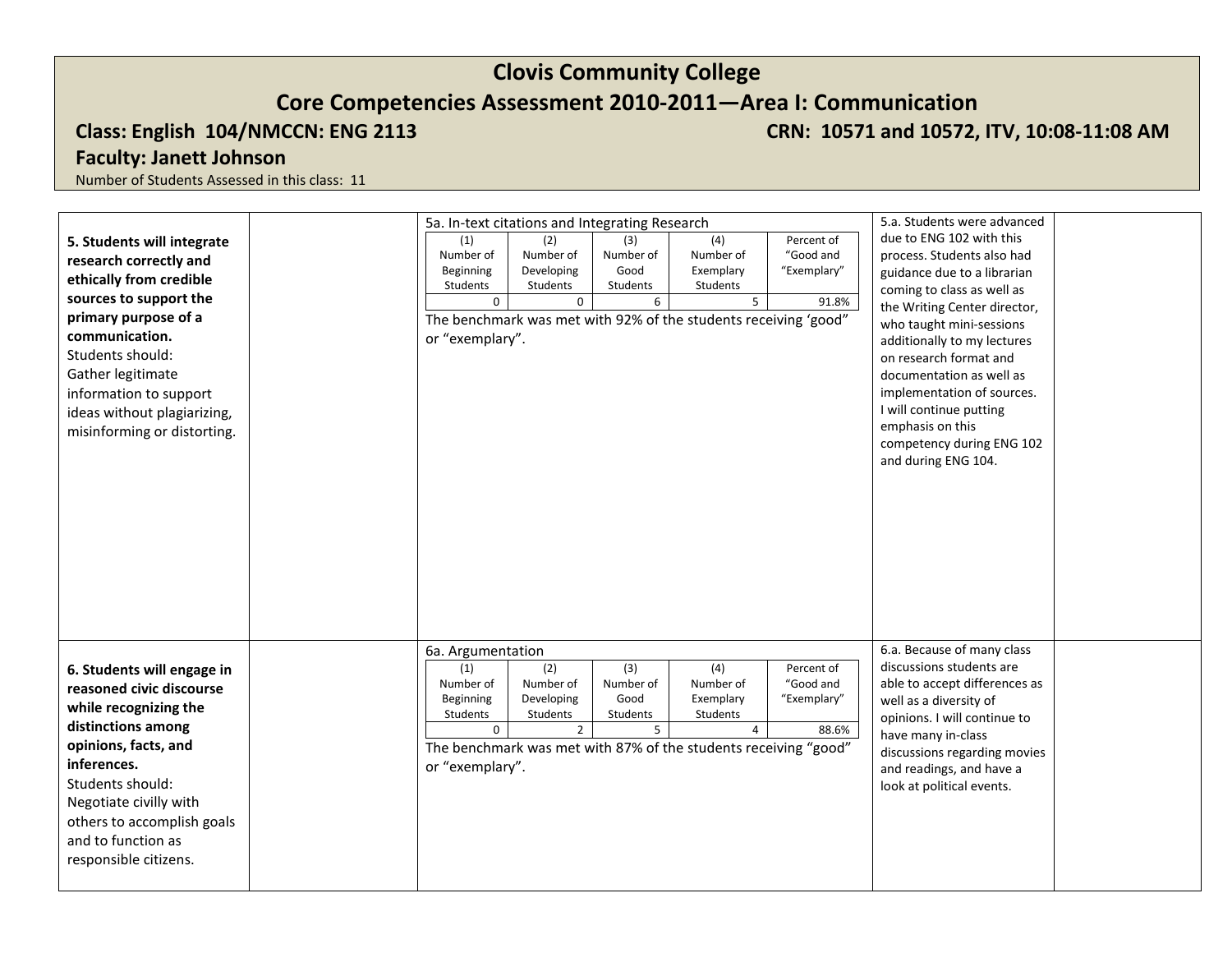**Class: English 104/NMCCN: ENG 2113 CRN: 10571 and 10572, ITV, 10:08-11:08 AM** 

## **Faculty: Janett Johnson**

Number of Students Assessed in this class: 11

| 6b. Integrating quotations and Paraphrases |                                            |                                      | 6.b. I will continue to place                                                                                |                                                 |                                                                                                                                                                          |
|--------------------------------------------|--------------------------------------------|--------------------------------------|--------------------------------------------------------------------------------------------------------------|-------------------------------------------------|--------------------------------------------------------------------------------------------------------------------------------------------------------------------------|
| (1)<br>Number of<br>Beginning<br>Students  | (2)<br>Number of<br>Developing<br>Students | (3)<br>Number of<br>Good<br>Students | (4)<br>Number of<br>Exemplary<br>Students<br>The benchmark was met with 85% of the students receiving "good" | Percent of<br>"Good and<br>"Exemplary"<br>84.5% | emphasis on in-text citation,<br>quotations and paraphrases<br>by addressing real life<br>situations/speeches of<br>politicians as prime<br>examples for their examples. |
| or "exemplary".                            |                                            |                                      |                                                                                                              |                                                 |                                                                                                                                                                          |

Faculty Member Completing Assessment **Janett Johnson** 06/05/2011 06/05/2011 Phone number

 *Name Date (due by July 1)*

**575-693-6865**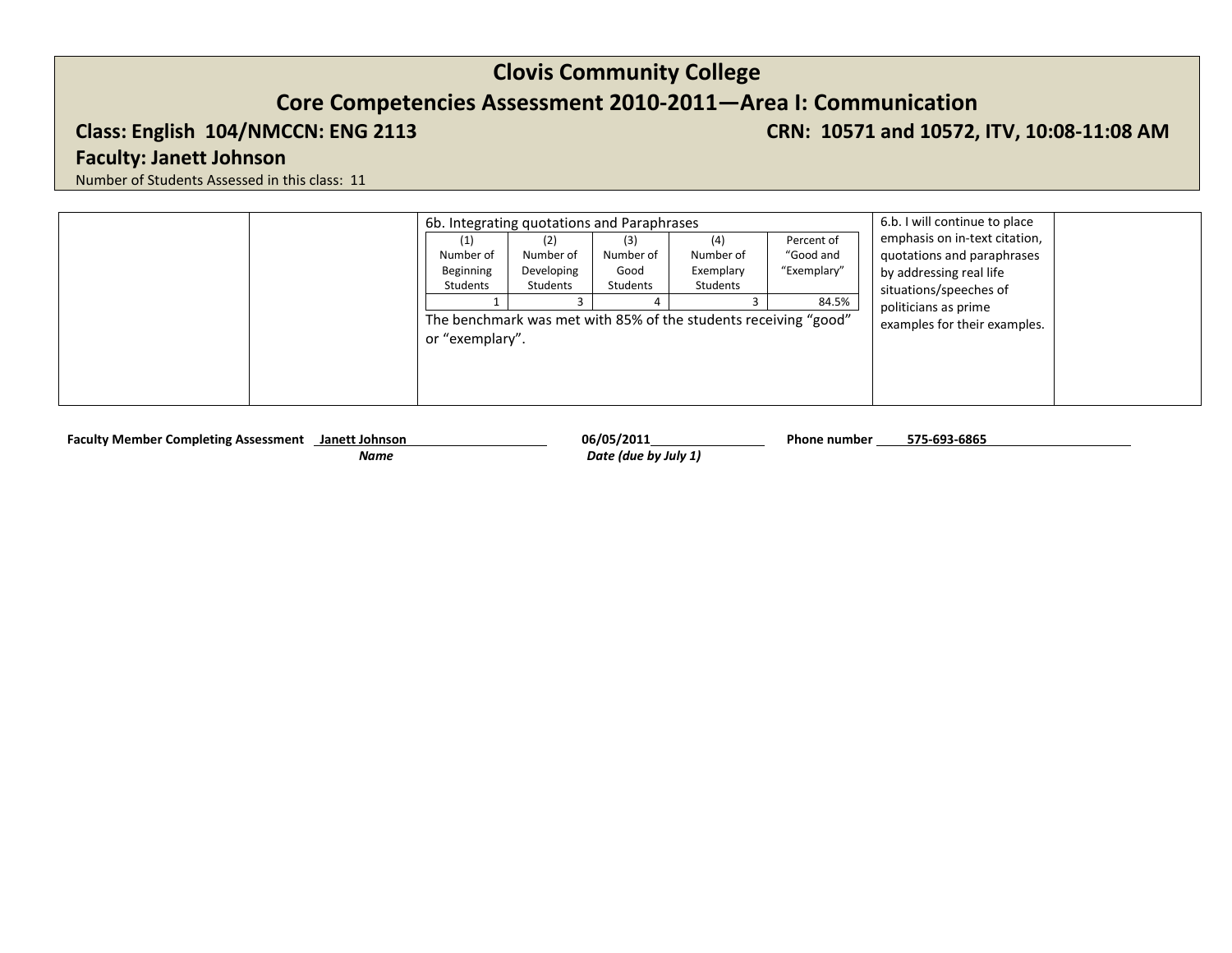## **Core Competencies Assessment 2010-2011—Area I: Communication**

**Class: English 104/NMCCN ENG 2113 CRN: 10574-10576, 10580, 10961, 10925. ITV: 11:12-12:12 AM** 

## **Faculty: Janett Johnson**

| <b>State Competencies</b>               | Assessment             |                                                                 |                                                                                                        | <b>Assessment Results</b>  | <b>How Results Will Be Used</b>                                 | (Optional)            |                              |  |
|-----------------------------------------|------------------------|-----------------------------------------------------------------|--------------------------------------------------------------------------------------------------------|----------------------------|-----------------------------------------------------------------|-----------------------|------------------------------|--|
| (Learning Outcomes Being                | <b>Procedures</b>      | A total of 21 students were assessed in English 104 Fine        |                                                                                                        |                            | <b>To Make Improvements</b>                                     | Recommendations/      |                              |  |
| Measured)                               | <b>Course Name and</b> | Grading Rubrics includes the following categories:              |                                                                                                        |                            |                                                                 | Goals/                |                              |  |
|                                         | <b>NMCCN</b>           |                                                                 | $1 = 2.6 (65\% \text{ D})$ $2 = 3 (75\% \text{ C})$ $3 = 3.4 (85\% \text{ B}) 4 = 4 (100\% \text{ A})$ |                            |                                                                 | Priorities            |                              |  |
|                                         | (Process/Instrument    |                                                                 |                                                                                                        |                            |                                                                 |                       |                              |  |
|                                         | named or described     |                                                                 |                                                                                                        |                            |                                                                 |                       |                              |  |
|                                         | - rubric attached)     |                                                                 |                                                                                                        |                            |                                                                 |                       |                              |  |
| 1. Students will analyze                | Students completed     | 1a. Addresses the Prompt/Format                                 |                                                                                                        |                            |                                                                 |                       |                              |  |
| and evaluate oral and                   | an 8-10 page           | (1)                                                             | (2)                                                                                                    | (3)                        | (4)                                                             | Percent of            | 1.a. Due to ENG 102,         |  |
| written communication in                | research paper for     | Number of                                                       | Number of                                                                                              | Number of                  | Number of                                                       | "Good and             | students were well           |  |
| terms of situation,                     | their assessment       | Beginning<br>Students                                           | Developing<br>Students                                                                                 | Good<br>Students           | Exemplary<br>Students                                           | "Exemplary"           | prepared for this            |  |
| audience, purpose,                      | activity. This was     | $\Omega$                                                        | $\Omega$                                                                                               | 15                         | 10                                                              | 91%                   | competency.                  |  |
| aesthetics, and diverse                 | completed in the last  | The benchmark was met with 91% of the students receiving "good" |                                                                                                        |                            |                                                                 |                       |                              |  |
| points of view.                         | quarter of this        | and "exemplary".                                                |                                                                                                        |                            |                                                                 |                       |                              |  |
| Students should:                        | semester.              |                                                                 |                                                                                                        |                            |                                                                 |                       |                              |  |
| Understand, appreciate, and             |                        | 1b.Content/Development/Support                                  |                                                                                                        |                            |                                                                 |                       |                              |  |
| critically evaluate a variety of        | Benchmark: 75% of      | (1)                                                             | (2)                                                                                                    | (3)                        | $\overline{(4)}$                                                | Percent of            | 1.b. By analysis of readings |  |
| written and spoken messages             | students are required  | Number of                                                       | Number of                                                                                              | Number of                  | Number of                                                       | "Good and             | by different authors         |  |
| in order to make informed<br>decisions. | to receive a score of  | Beginning<br>Students                                           | Developing                                                                                             | Good                       | Exemplary<br>Students                                           | "Exemplary"           | students will be exposed     |  |
|                                         | 3(good) or better on   | $\Omega$                                                        | Students<br>$\overline{3}$                                                                             | Students<br>10             | 12                                                              | 91%                   | to different techniques for  |  |
|                                         | the attached rubrics.  |                                                                 |                                                                                                        |                            | The benchmark was met with 91% of the students receiving "good" |                       | support of their writings.   |  |
|                                         |                        | and "exemplary".                                                |                                                                                                        |                            |                                                                 |                       |                              |  |
|                                         |                        |                                                                 |                                                                                                        |                            |                                                                 |                       |                              |  |
| 2. Students will express a              |                        | 2a.Focus/Thesis Organization                                    |                                                                                                        |                            |                                                                 | 2.a. Students will be |                              |  |
| primary purpose in a                    |                        | (1)                                                             | (2)                                                                                                    | (3)                        | (4)                                                             | Percent of            | assigned exercises to        |  |
| compelling statement and                |                        | Number of                                                       | Number of                                                                                              | Number of                  | Number of                                                       | "Good and             | practice structural          |  |
| order supporting points                 |                        | Beginning                                                       | Developing                                                                                             | Good                       | Exemplary                                                       | "Exemplary"           | sequencing as well as        |  |
| logically and convincingly.             |                        | Students<br>$\Omega$                                            | Students<br>6                                                                                          | Students<br>$\overline{7}$ | Students<br>12                                                  | 89.8%                 | readings to observe this     |  |
| Students should:                        |                        | The benchmark was met with 90% of the students                  |                                                                                                        |                            | method in other author's                                        |                       |                              |  |
| Organize their thinking to              |                        | receiving 'good" or "exemplary".                                |                                                                                                        |                            | writings.                                                       |                       |                              |  |
| express their viewpoints                |                        |                                                                 |                                                                                                        |                            |                                                                 |                       |                              |  |
| clearly, concisely, and                 |                        |                                                                 |                                                                                                        |                            |                                                                 |                       |                              |  |
| effectively.                            |                        |                                                                 |                                                                                                        |                            |                                                                 |                       |                              |  |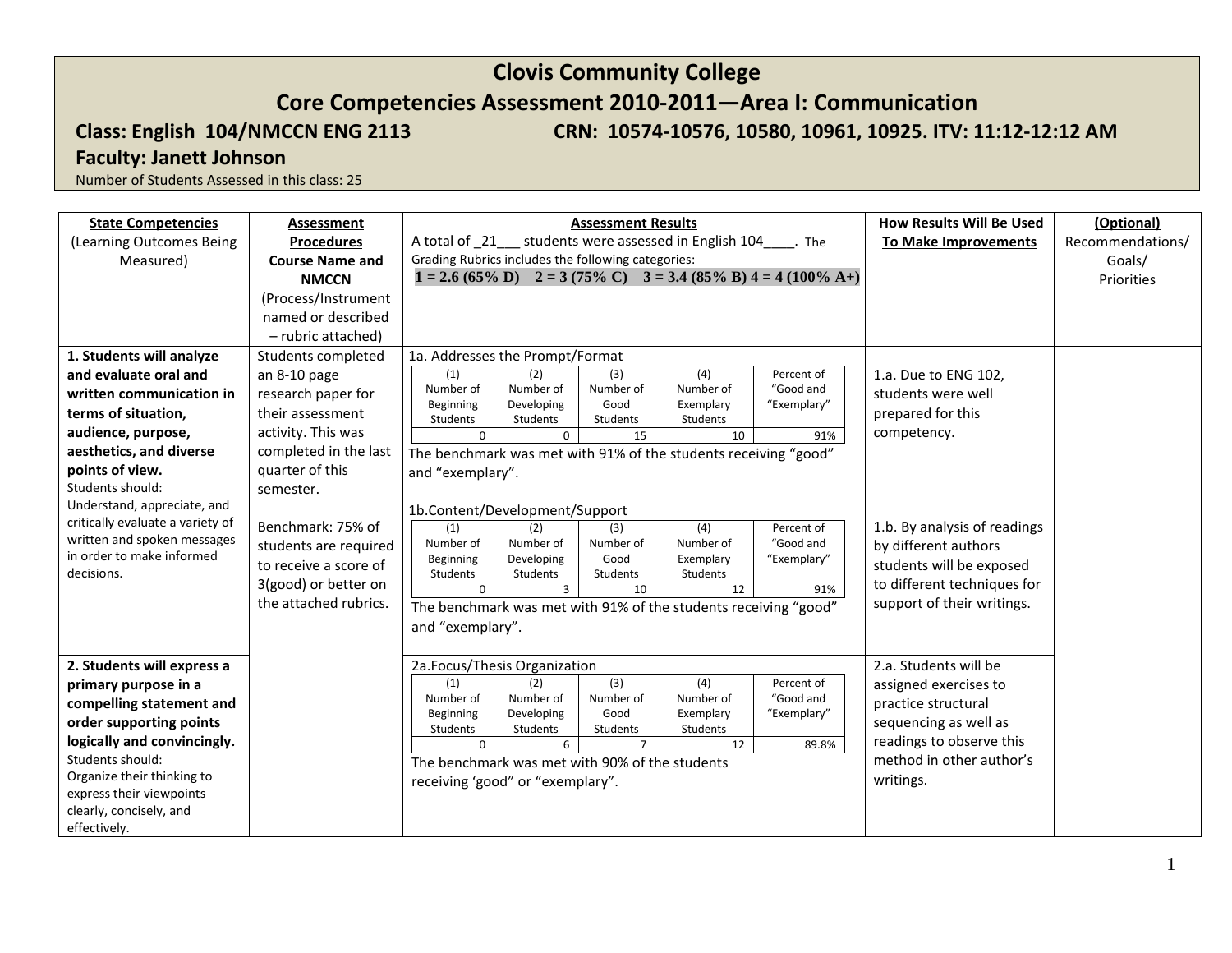# **Clovis Community College Core Competencies Assessment 2010-2011—Area I: Communication Class: English 104/NMCCN ENG 2113 CRN: 10574-10576, 10580, 10961, 10925. ITV: 11:12-12:12 AM**

## **Faculty: Janett Johnson**

| 3. Students will use effective                 |                                  | 3a. Unity/Development/Coherence                                   |                                                   |                |             |                                                          |  |
|------------------------------------------------|----------------------------------|-------------------------------------------------------------------|---------------------------------------------------|----------------|-------------|----------------------------------------------------------|--|
| rhetorical strategies to                       | (1)                              | (2)                                                               | (3)                                               | (4)            | Percent of  | 3.a. I will continue my                                  |  |
| persuade, inform, and engage.                  | Number of                        | Number of                                                         | Number of                                         | Number of      | "Good and   | approach to strategies to                                |  |
| Students should:                               | Beginning                        | Developing                                                        | Good                                              | Exemplary      | "Exemplary" | ensure success in other                                  |  |
| Select and use the best means to               | Students                         | Students<br>$\Omega$<br>$2^{\circ}$                               | Students<br>11                                    | Students<br>12 |             | classes.                                                 |  |
| deliver a particular message to a              |                                  |                                                                   |                                                   |                | 91.4%       |                                                          |  |
| particular audience. Rhetorical                |                                  | The benchmark was met with 91.4% of the students receiving "good" |                                                   |                |             |                                                          |  |
| strategies include but are not                 | or "exemplary".                  |                                                                   |                                                   |                |             |                                                          |  |
| limited to modes (such as narration,           |                                  |                                                                   |                                                   |                |             |                                                          |  |
| description, and persuasion), genres           |                                  |                                                                   |                                                   |                |             |                                                          |  |
| (essays, web pages, reports,                   |                                  |                                                                   |                                                   |                |             |                                                          |  |
| proposals), media and technology               |                                  | 3b. Concession/Counterargument                                    |                                                   |                |             |                                                          |  |
| (PowerPointTM, electronic writing),            | (1)                              | (2)                                                               | (3)                                               | (4)            | Percent of  | 3.b. I will continue to                                  |  |
| and graphics (charts, diagrams,                | Number of                        | Number of                                                         | Number of                                         | Number of      | "Good and   | engage students in oral                                  |  |
| formats).                                      | Beginning                        | Developing                                                        | Good                                              | Exemplary      | "Exemplary" | debates and group<br>discussions to have them            |  |
|                                                | Students                         | Students<br>$\Omega$<br>$5^{\circ}$                               | Students<br>11                                    | Students<br>9  | 88.4%       |                                                          |  |
|                                                |                                  |                                                                   |                                                   |                |             | practice counter arguing.<br>Additionally, we will watch |  |
| The benchmark was met with 88% of the students |                                  |                                                                   |                                                   |                |             | the movie, The Great                                     |  |
|                                                | Receiving "good" or "exemplary". |                                                                   |                                                   |                |             |                                                          |  |
|                                                |                                  |                                                                   | Debaters to show debate in<br>context and to make |                |             |                                                          |  |
|                                                |                                  | students aware of the                                             |                                                   |                |             |                                                          |  |
|                                                |                                  | importance of 'thinking' the                                      |                                                   |                |             |                                                          |  |
|                                                |                                  |                                                                   |                                                   |                |             | 'opposite' way.                                          |  |
|                                                |                                  |                                                                   |                                                   |                |             |                                                          |  |
|                                                |                                  | 3c. Rhetorical Techniques                                         |                                                   |                |             |                                                          |  |
|                                                | (1)                              | (2)                                                               | (3)                                               | (4)            | Percent of  | 3.c. Students were well                                  |  |
|                                                | Number of                        | Number of                                                         | Number of                                         | Number of      | "Good and   | prepared for rhetorical                                  |  |
|                                                | Beginning                        | Developing                                                        | Good                                              | Exemplary      | "Exemplary" | techniques due to their ENG                              |  |
|                                                | Students                         | Students<br>$\mathbf 0$<br>$\overline{4}$                         | Students<br>12                                    | Students<br>9  | 88.8%       | 102 class when I taught the                              |  |
|                                                |                                  | The benchmark was met with 89% of the students receiving 'good"   |                                                   |                |             | same students.                                           |  |
|                                                | or "exemplary".                  |                                                                   |                                                   |                |             |                                                          |  |
|                                                |                                  |                                                                   |                                                   |                |             |                                                          |  |
|                                                |                                  |                                                                   |                                                   |                |             |                                                          |  |
|                                                |                                  |                                                                   |                                                   |                |             |                                                          |  |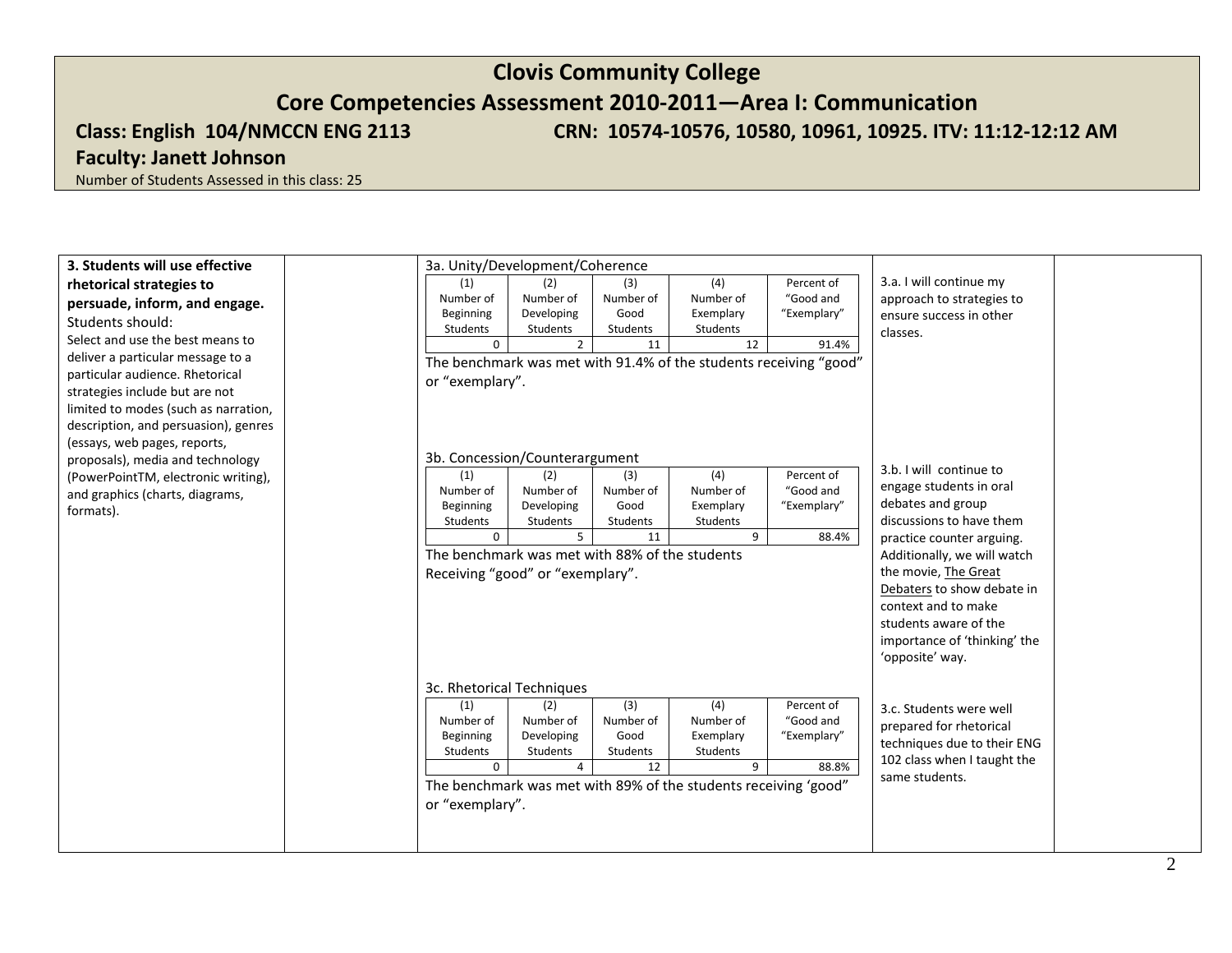**Class: English 104/NMCCN ENG 2113 CRN: 10574-10576, 10580, 10961, 10925. ITV: 11:12-12:12 AM** 

## **Faculty: Janett Johnson**

| 4. Students will employ writing<br>and/or speaking processes such                                                                                                                          | 4a. Expression (Wording and Phrasing):<br>(4)<br>Percent of<br>(3)<br>(2)<br>(1)                                                                                                                                                                                                                                                                                                    |                                                                                                                                    |  |  |  |  |  |  |
|--------------------------------------------------------------------------------------------------------------------------------------------------------------------------------------------|-------------------------------------------------------------------------------------------------------------------------------------------------------------------------------------------------------------------------------------------------------------------------------------------------------------------------------------------------------------------------------------|------------------------------------------------------------------------------------------------------------------------------------|--|--|--|--|--|--|
| as planning, collaborating,<br>organizing, composing, revising,<br>and editing to create<br>presentations using correct<br>diction, syntax, grammar, and<br>mechanics.<br>Students should: | Number of<br>Number of<br>Number of<br>Number of<br>"Good and<br>Developing<br>Good<br>"Exemplary"<br>Beginning<br>Exemplary<br>Students<br>Students<br>Students<br>Students<br>$2^{\circ}$<br>13<br>10<br>90.2%<br>$\Omega$<br>The benchmark was met with 90% of the students receiving "good"<br>or 'exemplary."                                                                  | the English language due<br>to past experiences and<br>again, because I taught<br>them during the previous<br>semester in ENG 102. |  |  |  |  |  |  |
| Use standard processes for<br>generating documents or oral<br>presentations independently<br>and in groups.                                                                                | 4b. Sentence Skills<br>(3)<br>Percent of<br>(2)<br>(4)<br>(1)<br>Number of<br>Number of<br>"Good and<br>Number of<br>Number of<br>Good<br>Beginning<br>Developing<br>Exemplary<br>"Exemplary"<br>Students<br>Students<br>Students<br>Students<br>$2^{\circ}$<br>13<br>10<br>90.2%<br>$\Omega$<br>The benchmark was met with 90% of the students receiving "good"<br>or "exemplary". | 4.b. Same as 4.a.                                                                                                                  |  |  |  |  |  |  |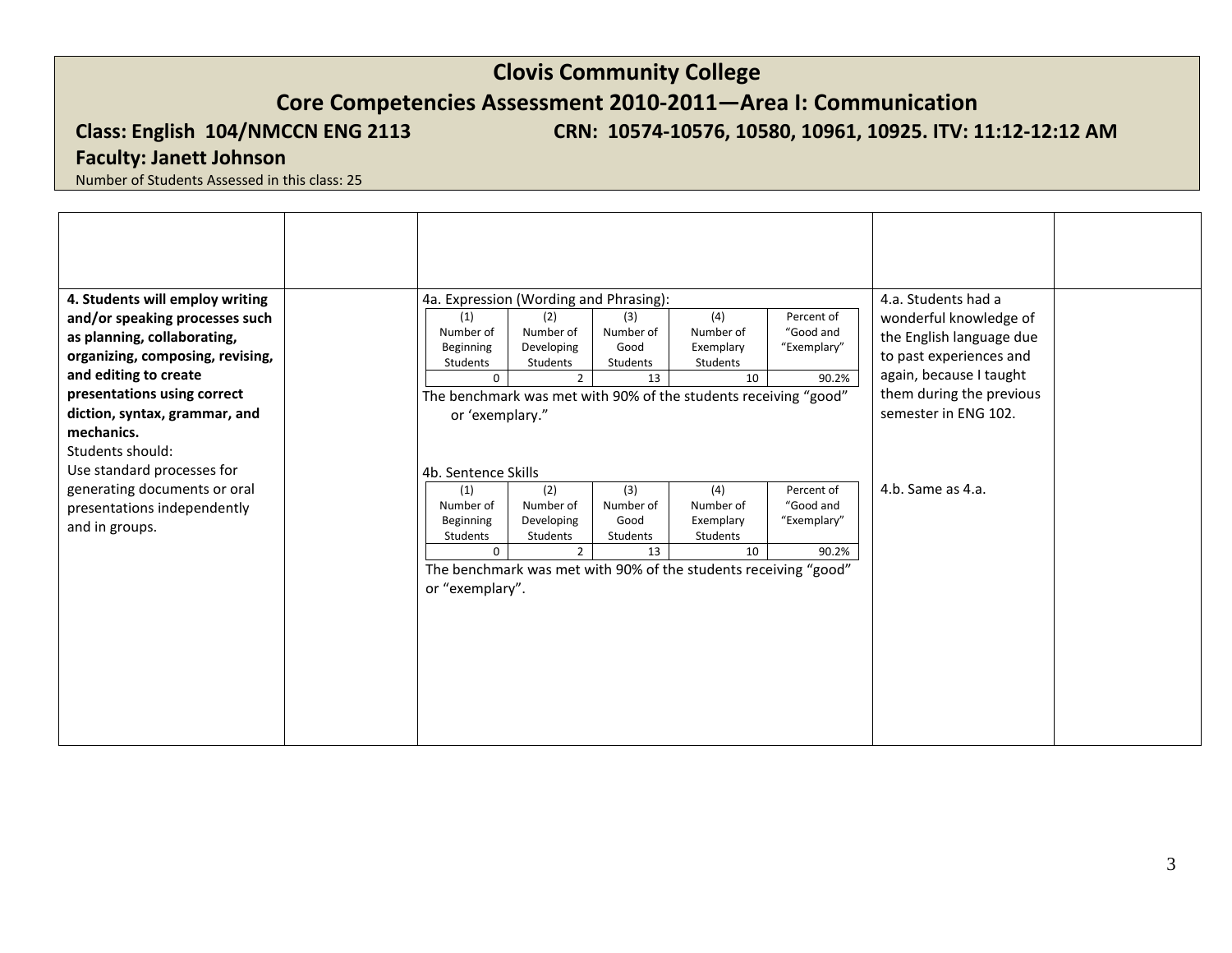## **Clovis Community College Core Competencies Assessment 2010-2011—Area I: Communication Class: English 104/NMCCN ENG 2113 CRN: 10574-10576, 10580, 10961, 10925. ITV: 11:12-12:12 AM**

## **Faculty: Janett Johnson**

|                                                                                                                                                                                                                                                                                      | 4c. Grammar/Punctuation/Spelling.                                                                                             | 4.c. Same as 4.a.                                         |                                                        |                                                                                                                    |                                                 |                                                                                                                                                                                                                                                                                                                                                                                                                                      |  |
|--------------------------------------------------------------------------------------------------------------------------------------------------------------------------------------------------------------------------------------------------------------------------------------|-------------------------------------------------------------------------------------------------------------------------------|-----------------------------------------------------------|--------------------------------------------------------|--------------------------------------------------------------------------------------------------------------------|-------------------------------------------------|--------------------------------------------------------------------------------------------------------------------------------------------------------------------------------------------------------------------------------------------------------------------------------------------------------------------------------------------------------------------------------------------------------------------------------------|--|
|                                                                                                                                                                                                                                                                                      | (1)<br>Number of<br>Beginning<br>Students<br>$\mathbf 0$<br>or "exemplary".                                                   | (2)<br>Number of<br>Developing<br>Students<br>$2^{\circ}$ | (3)<br>Number of<br>Good<br>Students<br>13             | (4)<br>Number of<br>Exemplary<br>Students<br>10<br>The benchmark was met with 90% of the students receiving "good" | Percent of<br>"Good and<br>"Exemplary"<br>90.2% |                                                                                                                                                                                                                                                                                                                                                                                                                                      |  |
| 5. Students will integrate<br>research correctly and<br>ethically from credible<br>sources to support the<br>primary purpose of a<br>communication.<br>Students should:<br>Gather legitimate<br>information to support<br>ideas without plagiarizing,<br>misinforming or distorting. | 5a. In-text citations and Integrating Research<br>(1)<br>Number of<br>Beginning<br>Students<br>$\mathbf 0$<br>or "exemplary". | (2)<br>Number of<br>Developing<br>Students<br>8           | (3)<br>Number of<br>Good<br>Students<br>5 <sup>1</sup> | (4)<br>Number of<br>Exemplary<br>Students<br>12<br>The benchmark was met with 89% of the students receiving 'good" | Percent of<br>"Good and<br>"Exemplary"<br>89%   | 5.a. Students were advanced<br>due to ENG 102 with this<br>process. Students also had<br>guidance due to a librarian<br>coming to class as well as<br>the Writing Center director,<br>who taught mini-sessions<br>additionally to my lectures<br>on research format and<br>documentation as well as<br>implementation of sources.<br>I will continue putting<br>emphasis on this<br>competency during ENG 102<br>and during ENG 104. |  |